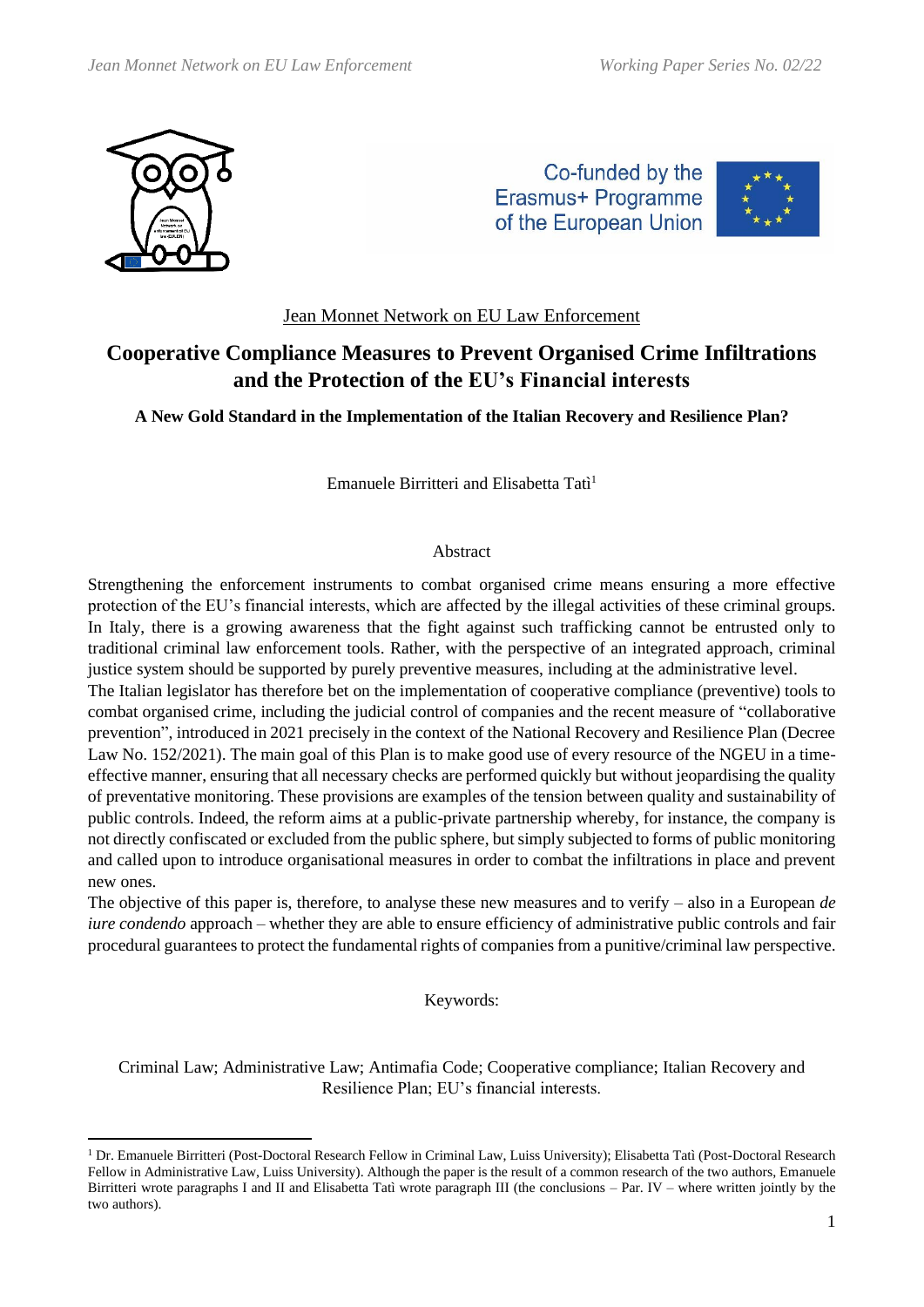# **I. Introduction: Using Non-Criminal Tools to Fight Organised Crime and Protecting the EU's Financial Interests also in the context of the Italian Recovery and Resilience Plan**

Fraud and other serious crimes affecting EU financial interests are commonly committed by organised crime, which often tries to illegally obtain public funds and take economic control of various territories using mafia intimidation.

Italy has long been fully aware that an effective fight against such illegal activities cannot be entrusted only to the traditional instruments of criminal law, which step in only when the crime has already occurred, and the State has already failed in ensuring an effective and legal use of public funds.

Instead, it is necessary to build 'barriers' and preventive regulatory tools that, operating at an earlier stage, could stop organised crime infiltration of the legal economy (especially in public procurement and public financing)<sup>2</sup>.

For this reason, the Italian legislator has built enforcement mechanisms using administrative/hybrid tools that do not replace those of the Criminal Code in the fight against the Mafia and other serious crimes, but, following an integrated approach, operate in an autonomous manner with respect to traditional criminal investigations and proceedings, being able to be applied irrespective of the existence of any criminal proceedings for the same facts and, moreover, on the basis of a particularly 'flexible' and less rigid standard of proof than that required by criminal law<sup>3</sup>.

These "non-criminal crime-fighting provisions" are mostly contained in the Italian Antimafia Code<sup>4</sup> and range from the more "severe" instruments of the antimafia preventive confiscation and the antimafia interdiction/ban with which the company is *de facto* excluded from the public procurement and public financing sector, to the more 'flexible' ones inspired by the model of cooperative compliance (judicial administration and control of companies and the new "collaborative prevention"). The latter aim at fighting criminal infiltration of the corporation following a different approach from that of the other instruments mentioned above. In particular, the idea is to do so through a cooperative procedure between the public authority and the legal person, allowing the company – unlike confiscation or interdiction – to keep operating, although under the supervision of the authorities, also with the public administration and in the public procurement and public financing sectors<sup>5</sup>.

This research will focus on the latter instruments (those of cooperative compliance), that will however also be examined with detailed references to the broader regulatory framework in which these measures are applied, especially with respect to the connections between them and the antimafia interdictions.

It is easy to understand, moreover, why in implementing the National Recovery and Resilience Plan (NRRP), the Italian legislator has focused, as we shall see, on some of these instruments<sup>6</sup>. Preventing the Mafia from entering the legal economy, in fact, means preventing and fighting fraud against European and national public funds.

The use of such instruments, however, poses several issues that this research aims at addressing with particular regard to two key questions.

The first is that of the sustainability of these forms of public "intrusion" into the life of businesses, insofar as it is necessary to find a reasonable balance between two opposing needs: on the one hand, to counter and prevent (also) through non-criminal preventive instruments mafia infiltration of the legal economy, fraud and other serious crimes, often affecting EU financial interests; on the other hand, to "keep alive" where possible enterprises that often represent an important asset for the national economy, especially in the Next Generation EU era in which the country needs operators to be able to acquire and use effectively the huge flow of public funding generated by the plan.

<sup>2</sup> See also Costantino Visconti, 'Strategie di contrasto dell'inquinamento criminale dell'economia: il nodo dei rapporti tra mafie e imprese' (2014) 2 Rivista Italiana di Diritto e Procedura Penale 708ff.

<sup>&</sup>lt;sup>3</sup> See, for a complete overview of these tools, in Enrico Mezzetti and Luca Luparia Donati (eds.), 'La legislazione antimafia' (Zanichelli 2020). See also Antonio La Spina, 'The Fight Against the Italian Mafia', in Letizia Paoli (ed.), 'The Oxford Handbook of Organized Crime' (Oxford University Press 2014). For a comparative overview with respect to the use of administrative tools to fight crime see Antonius Spapens, Maaike Peters and Dirk Van Daele (eds.), 'Administrative measures to prevent and tackle crime. Legal possibilities and pratical application in EU Member States' (Eleven International Publishing 2015).

<sup>4</sup> Legislative decree no. 159 of 2011.

<sup>5</sup> On these issues, also for a broader literature review, see Emanuele Birritteri, 'I nuovi strumenti di bonifica aziendale nel Codice Antimafia: amministrazione e controllo giudiziario delle aziende' (2019) 3-4 Rivista trimestrale di diritto penale dell'economia 837ff. <sup>6</sup> See Par. II and III of this paper.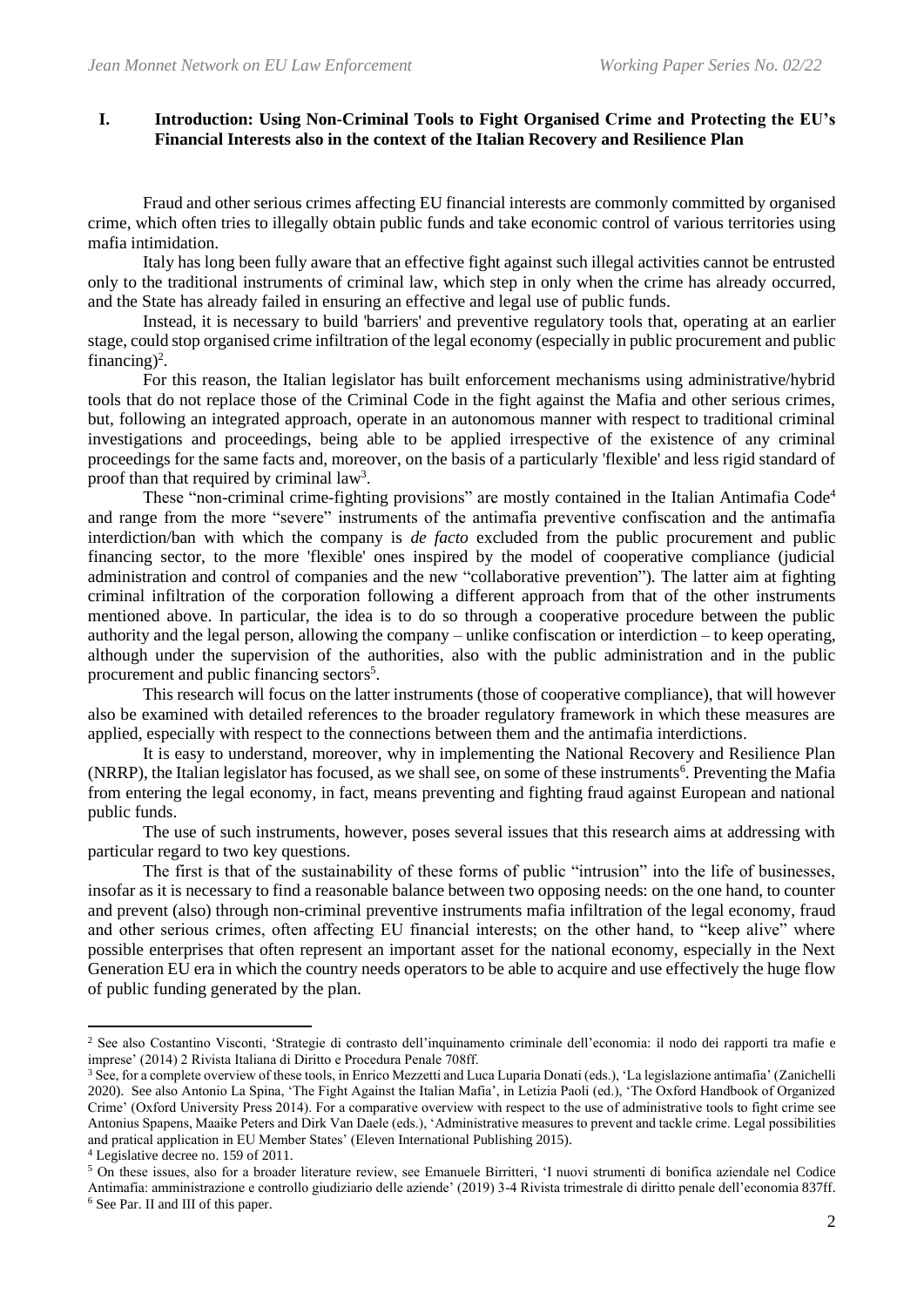The second question is to understand how the unusual flexibility of these measures with regard, *inter alia*, to the standard of proof – which is one of the reasons for their great success – can be in line with the respect for the fundamental rights of individuals and corporations<sup>7</sup>.

The paper will therefore be divided into two parts: the first aims at providing the reader with an overview of these instruments, analysing, also in a *de iure condendo* perspective, strengths and weaknesses of this enforcement model; the second, on the other hand, will focus on the connections between this system and the administrative law of public controls, with particular reference to antimafia interdiction/ban.

# **II. Cooperative Compliance Tools to Tackle Organised Crime Infiltrations: Overview, Strengths and Weaknesses of an Enforcement Model from a Punitive Law Perspective**

The aims of non-criminal cooperative compliance instruments cannot be understood without a focus on the relevant regulatory framework.

We will therefore provide a brief overview of this regulatory system and then focus on the most interesting aspects for our research.

The non-criminal law enforcement tools against organised crime concerning corporations<sup>8</sup> are mostly regulated by the AntiMafia Code (AC).

With respect to these measures, it is necessary to distinguish between the instruments that are adopted by the judicial authority<sup>9</sup> and those that, instead, are ordered by the administrative authority: in particular, the "Prefetto" (Prefect), who represents a local public authority.

The first group of instruments (adopted by the Court) can be split into two types of measures: on the one hand, the provisions concerning the enterprise directly controlled or managed by "dangerous persons" and in particular those suspected of belonging to the Mafia (these are the measures of seizure and preventive confiscation<sup>10</sup>); on the other hand, the tools (which are inspired by the cooperative compliance model) that concern companies that, while not belonging to individuals who are suspected of being members of organised crime or having committed other serious crimes, "facilitate" the activities of such dangerous individuals, who attempt to infiltrate such corporations in order to enter the legal economic market<sup>11</sup>.

In particular, where such "facilitation" is stable and continuous  $-$  i.e., where there is a high degree/stage of criminal infiltration of the business – the judicial administration of the company applies (Art. 34 AC), whereby the directors of that business are removed and replaced for a maximum period of two years by a judicial administrator appointed by the Court who manages all current affairs to ensure the business's

 $11$  Emanuele Birritteri (n 5) 837ff.

<sup>7</sup> Which must necessarily be protected with reference to these proceedings that have a serious impact on the life and freedom of economic initiative of such operators

<sup>&</sup>lt;sup>8</sup> We will not discuss in this paper the preventive measures of the Anti-mafia Code issued against individuals. For a complete analysis of these tools see, also for a literature review, Federico Consulich, 'Le misure di prevenzione personali tra Costituzione e Convenzione', in Enrico Mezzetti and Luca Luparia Donati (eds.), 'La legislazione antimafia' (Zanichelli 2020).

<sup>9</sup> Court responsible for the application of preventive measures.

<sup>&</sup>lt;sup>10</sup> Seizure and confiscation of economic assets whose legitimate origin cannot be justified by the suspected perpetrator of serious offences, including those related to organised crime – model of non-conviction-based confiscation – Artt. 20 and 24 AC. On these measures see, among others: Antonio Balsamo, 'Twenty years later: the new perspectives of the Palermo Convention' (2020) 3 Rivista di Studi e Ricerche sulla Criminalità Organizzata 5; Daniela Cardamone, 'Criminal Prevention in Italy. From the ""Pica Act" to the Anti-Mafia Code' (2020) <www.europeanrights.eu > accessed 10 June 2020. In the Italian literature see: Roberto Bartoli, 'La confisca di prevenzione è una sanzione preventiva, applicabile retroattivamente' (2015) 6 Diritto Penale e Processo 707ff.; Fabio Basile, 'Manuale delle misure di prevenzione. Profili sostanziali' (Giappichelli 2021); Stefano Finocchiaro, 'La confisca "civile" dei proventi da reato' (CJN E-books 2019); Dèsirèe Fondaroli, 'Le ipotesi speciali di confisca nel sistema penale. Ablazione patrimoniale, criminalità economica, responsabilità delle persone fisiche e giuridiche' (Bononia University Press 2007); Vincenzo Maiello, 'Le singole misure di prevenzione personali e patrimoniali', in Vincenzo Maiello (ed.), 'La legislazione penale in materia di criminalità organizzata, misure di prevenzione ed armi' (Giappichelli 2015); Anna Maria Maugeri, 'Le moderne sanzioni patrimoniali tra funzionalità e garantismo' (Giuffrè 2001); Francesco Mazzacuva, 'Le pene nascoste' (Giappichelli 2017); Francesco Menditto, 'Le misure di prevenzione patrimoniali: profili generali' (2015) 6 Giurisprudenza Italiana 1532ff.; Vincenzo Mongillo, 'La confisca senza condanna nella travagliata dialettica tra Corte costituzionale e Corte europea dei diritti dell'uomo' (2015) 2 Giurisprudenza Costituzionale 421ff.; Tullio Padovani, 'Misure di sicurezza e misure di prevenzione' (Pisa University Press 2014); Paola Severino, 'Misure patrimoniali nel sistema penale. Effettività e garanzie' (2016) 1 Rassegna dell'Arma dei Carabinieri 35ff.; Tommaso Trinchera, 'Confiscare senza punire? Uno studio sullo statuto di garanzia della confisca illecita' (Giappichelli 2020); Francesco Viganò, 'Riflessioni sullo statuto costituzionale e convenzionale della confisca di "prevenzione" nell'ordinamento italiano', in Carlo Enrico Paliero, Francesco Viganò, Fabio Basile and Gian Luigi Gatta (eds.), 'La pena, ancora: fra attualità e tradizione. Studi in onore di Emilio Dolcini' (Giuffré 2018).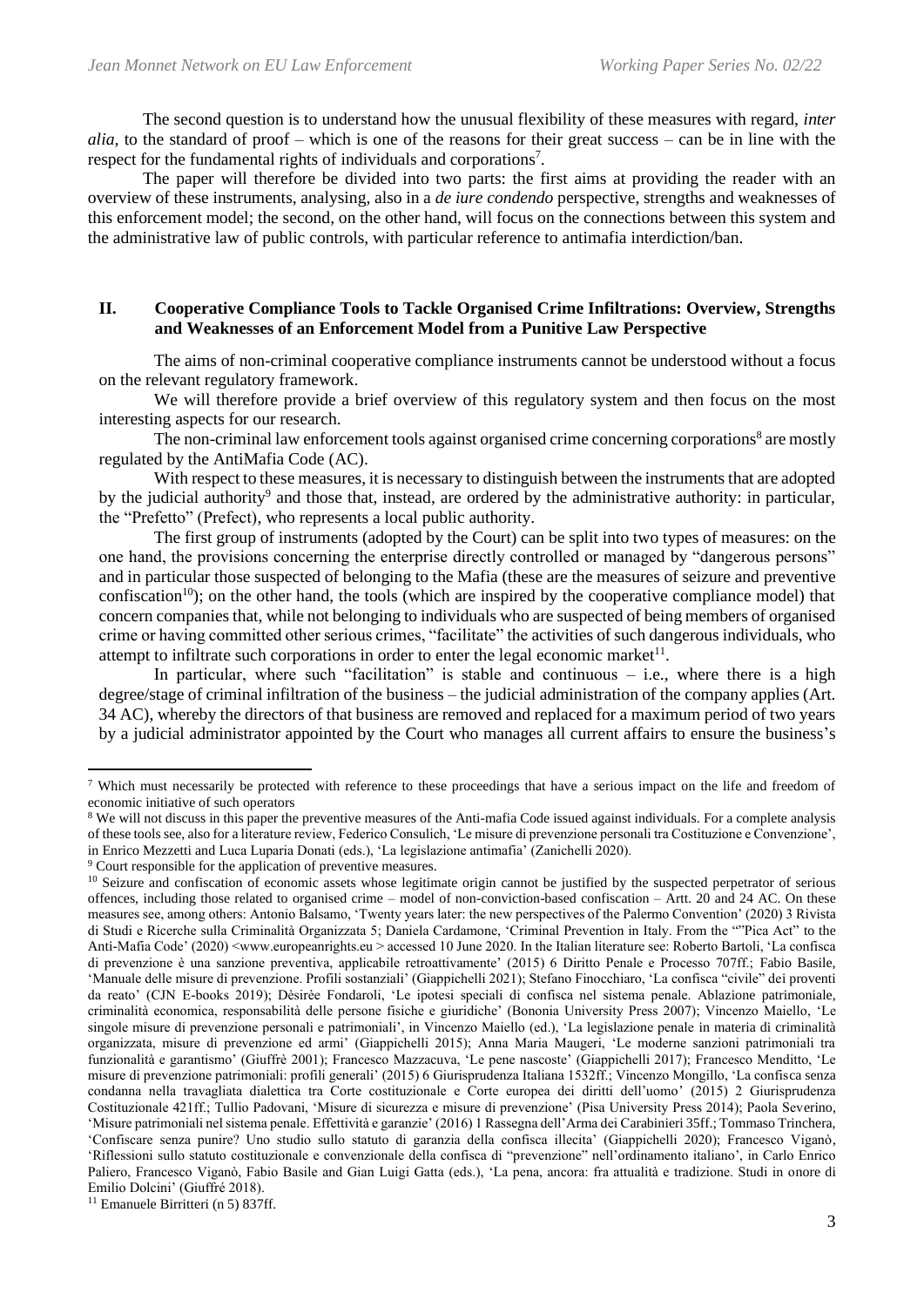continuity and adopts all compliance measures necessary to fight ongoing mafia or criminal infiltration and prevent new ones $^{12}$ .

When, on the other hand, the "facilitation" is only sporadic  $-$  i.e., where there is not a high degree/stage of criminal infiltration of the company – the judicial control applies (Art. 34-*bis* AC), whereby, unlike Art. 34 AC, the directors of the organisation are not removed, but the company is simply subjected to a temporary period of public monitoring and the obligation to comply with certain duties (e.g., from the obligation to notify the Court all payments made for a value above a certain amount, to the obligation to adopt a compliance program under the supervision of a "judicial tutor" appointed by the Court, who verifies also the company's compliance with all the imposed obligations)<sup>13</sup>.

In both cases (Art. 34 and 34-*bis* AC), the common objective is to "rehabilitate" the company infiltrated by the mafia or other dangerous subjects, starting a period of public-private cooperation to allow the entity to return to fully legal operations, without confiscating the organisation and without even excluding

<sup>&</sup>lt;sup>12</sup> With respect to this measure see, among others: Teresa Bene, 'Dallo spossessamento gestorio agli obiettivi di stabilità macroeconomica' (2018) Archivio Penale 2; Manfredi Bontempelli, 'L'accertamento penale alla prova della nuova prevenzione antimafia' (2018) <www.archiviodpc.dirittopenaleuomo.org> accessed 11 July 2018; Carolina Buzio, 'L'amministrazione giudiziaria dei beni connessi ad attività economiche e il nuovo controllo giudiziario delle aziende', in Angelo Giarda, Fausto Giunta and Gianluca Varraso (eds.), 'Dai decreti attuativi della legge "Orlando" alle novelle di fine legislatura' (Wolters Kluwer 2018); GianMaria Chiaraviglio, 'La misura di prevenzione dell'amministrazione giudiziaria dei beni connessi ad attività economiche; due recenti pronunce del Tribunale di Milano' (2017) 1 Rivista Dottorti Commercialisti 137; Vincenzo Vito Chionna, 'I rapporti di impresa nella "novella" 2017 al codice antimafia e l'amministratore giudiziario dei beni "aziendali"' (2008) 2-3 Rivista delle Società 615; Dèsirèe Fondaroli, 'La prevenzione patrimoniale: dall'applicazione in ambito penale-tributario all'amministrazione giudiziaria dei beni' (2017) 2 Rivista Italiana di Diritto e Procedura Penale 610; Angelo Mangione, 'Politica del diritto e "retorica dell'antimafia": riflessioni sui recenti progetti di riforma delle misure di prevenzione patrimoniali' (2003) 4 Rivista Italiana di Diritto e Procedura Penale 1209; Angelo Mangione, 'La contiguità alla mafia fra "prevenzione" e "repressione": tecniche normative e scelte dogmatiche' (1996) 2-3 Rivista Italiana di Diritto e Procedura Penale 714; Anna Maria Maugeri, 'La riforma delle misure di prevenzione patrimoniali ad opera della l. 161/2017 tra istanze efficientiste e tentativi incompiuti di giurisdizionalizzazione del procedimento di prevenzione' (2018) 1s Archivio Penale 368; Gaetano Nanula, 'La lotta alla mafia. Strumenti giuridici, strutture di coordinamento, legislazione vigente' (Giuffrè 2016); Andrea Palazzolo, 'Profili interdisciplinari, attualità e prospettive dell'amministrazione giudiziaria di beni e aziende. Sintesi conclusive: i valori e gli interessi protetti nell'amministrazione giudiziaria di aziende' (2021) 1 Il Nuovo Diritto delle Società 109; Carla Pansini, 'I nuovi confini applicativi dell'amministrazione giudiziaria delle aziende' (2020) 3 Diritti, Lavori, Mercati 666; Roberta Russo, 'Le misure patrimoniali antimafia applicabili agli enti' (2012) 1 Il Nuovo Diritto delle Società 109; Costantino Visconti, 'Codice antimafia: luci e ombre della riforma' (2018) 2 Diritto Penale e Processo 149.

<sup>&</sup>lt;sup>13</sup> See, with respect to the judicial control tool, the literature under footnote no. 12 and also, among others: Teresa Alesci, 'I presupposti ed i limiti del nuovo controllo giudiziario nel codice antimafia' (2018) 6 Giurisprudenza Italiana 1521; Mario Arbotti, 'Il controllo giudiziario volontario, tra valorizzazione ermeneutica del concreto pericolo di infiltrazioni mafiose e rischio di effetti paradossali' (2021) 9 Cassazione Penale 2286; Francesco Balato, 'La nuova fisionomia delle misure di prevenzione patrimoniali: il controllo giudiziario delle aziende e delle attività economiche di cui all'art. 34-*bis* del Codice Antimafia' (2019) 3 Diritto Penale Contemporaneo 65; Francesco Bartolini, 'Un chiarimento sul rapporto tra interdittive antimafia e controllo giudiziario volontario' (2020) 11 Diritto Penale e Processo 1465; Diego Brancia, 'Del controllo giudiziario delle aziende. Un'occasione di bonifica dal tentativo occasionale di condizionamento mafioso' (2018) 9 Il Nuovo Diritto delle Società 1383; Raffaele Cantone and Barbara Coccagna, 'Commissariamenti prefettizi e controllo giudiziario delle imprese interdette per mafia: problemi di coordinamento e prospettive evolutive' (2018) 10 Diritto Penale Contemporaneo 162; Siro De Flammineis, 'La mappatura del rischio da reato nel commissariamento e nell'amministrazione giudiziaria tra attualità e prospettive' (2015) <www.archiviodpc.dirittopenaleuomo.org> accessed 23 June 2015; Mattia Di Florio, 'Brevi considerazioni sui rapporti nel "diritto vivente" tra interdittiva prefettizia e controllo giudiziario volontario dell'impresa in odor di mafia' (2021) 3 La Legislazione Penale 16; Giovanni Francolini, 'Questioni processuali in tema di applicazione del controllo giudiziario delle aziende ex art. 34-bis, comma 6, d.lgs. 159/2001' (2019) <www.archiviodpc.dirittopenaleuomo.org> accessed 25 September 2019; Stefano Finocchiaro, 'La riforma del codice antimafia (e non solo): uno sguardo d'insieme alle modifiche appena introdotte' (2017) 10 Diritto Penale Contemporaneo 256; Mario Griffo, 'Fisionomia e criticità del controllo giudiziario di aziende colpite dal pericolo di infiltrazione mafiosa' (2020) 3 Processo Penale e Giustizia 783; Sergio Lorusso, 'Il controllo giudiziario dell'azienda. Profili sistematici' (2020) 1 Archivio della Nuova Procedura Penale 5; Pietro Stefano Maglione, 'Prevenzione patrimoniale al crocevia tra giudice penale e prefettura: lo strano caso del controllo giudiziario volontario' (2021) 15 Federalismi 94; Marco Mazzamuto, 'Misure giurisdizionali di salvataggio delle imprese versus misure amministrative di completamento dell'appalto: brevi note sulle modifiche in itinere al codice antimafia' (2016)  $\leq$ www.archiviodpc.dirittopenaleuomo.org> accessed 20 April 2016; Mariano Menna, 'La prevenzione tra stabilizzazione del giudizio, esigenza di legittimazione e flessibilità sostanziale' (2019) 2 Diritto Penale e Processo 253; Andrea Merlo, 'Il controllo giudiziario "volontario": fra irrazionalità della disposizione e irrazionalità interpretative' (2020) 2 Il Foro Italiano 135; Enrico Mezzetti, 'Codice antimafia e codice della crisi dell'insolvenza: la regolazione del traffico delle precedenze in cui la spunta sempre la confisca' (2019) 1 Archivio Penale 11; Costantino Visconti, 'Il controllo giudiziario "volontario": una moderna "messa alla prova" aziendale per una tutela recuperatoria contro le infiltrazioni mafiose' (2019) <www.archiviodpc.dirittopenaleuomo.org> accessed 23 September 2019. It is interesting to underline that here we do have a rare example, in the Italian legal order, of mandatory criminal compliance with respect to the obligation to build a compliance program: on this issue see the recent analysis of Marco Colacurci, 'From a Voluntary to "Coerced Dimension: The Remedial Function of Compliance from a Criminal Law Perspective', in Stefano Manacorda and Francesco Centonze (eds.), 'Corporate Compliance on a Global Scale' (Springer 2022).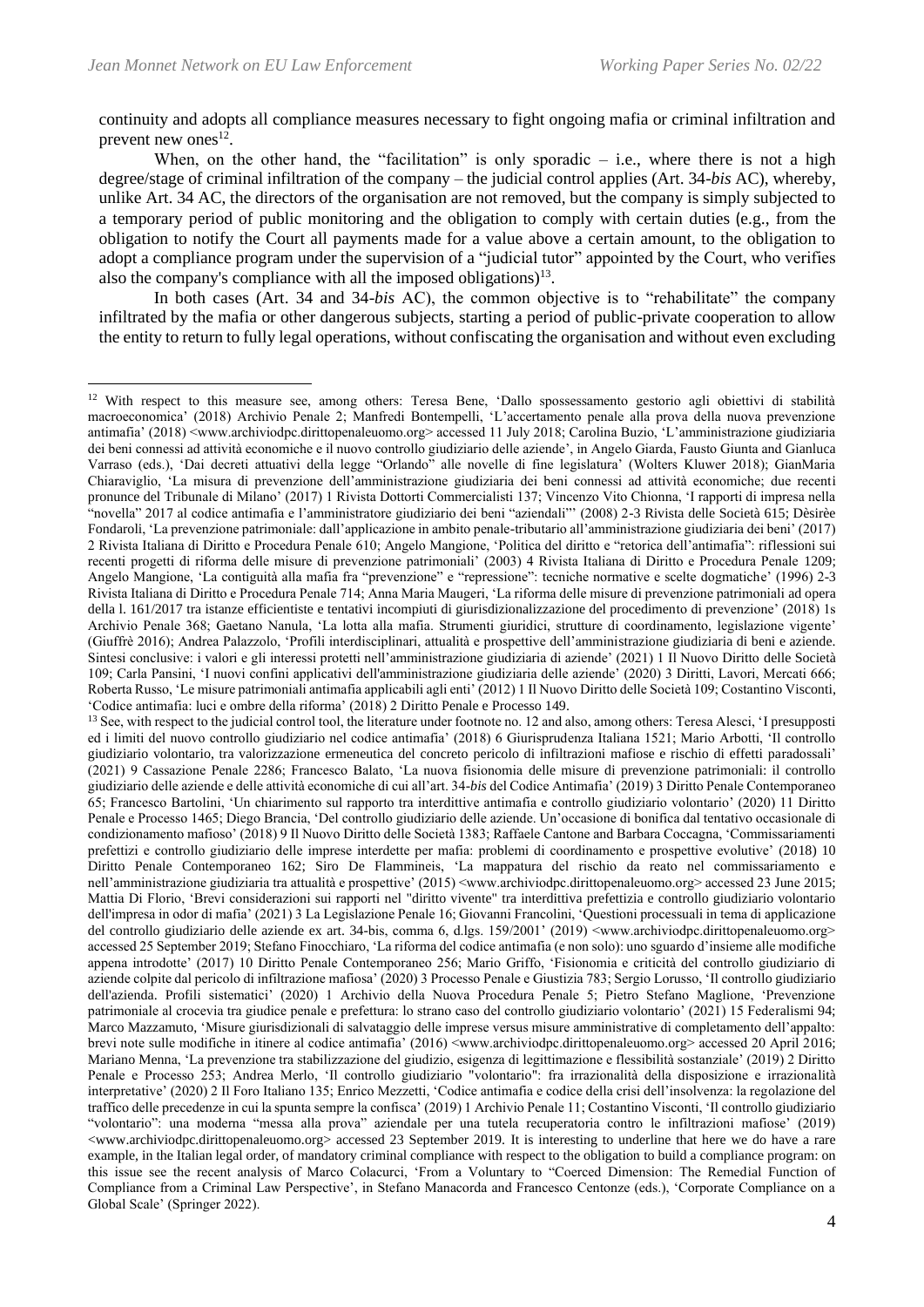it from the public procurement and financing sectors<sup>14</sup>. Judicially administered or controlled companies, indeed, can even continue to work with the public administration<sup>15</sup>.

The case law, then, has also clarified what is, in both cases (Artt. 34 and 34-*bis* AC), the most important evaluation criterion when it comes to decide whether or not to apply these cooperative compliance measures: the judicial authority, in fact, will order the application of these tools when it considers that they are likely to be successful and to eliminate the ongoing criminal infiltration, making a sort of positive "prognosis" of the measures' success<sup>16</sup>.

On the other hand, with regard to the second group of instruments (those adopted by the Prefect), here too we have two different types of provisions: on the one hand, the more "rigid" and "intrusive" measure of the antimafia interdiction, on which we will focus in the next paragraph<sup>17</sup> and that entails the exclusion of the company infiltrated by organised crime from the public procurement and financing sectors. On the other hand, we have the regulations (also in this case based on the "rationale" of cooperative compliance) that aim at allowing the infiltrated company to keep operating – although under a regime, as the case may be, of public administration or control – in order to eliminate ongoing criminal infiltration.

In the latter case, we are dealing with: a) Article 32 of decree law no. 90/2014, under which the Prefect may adopt a series of measures of increasing severity (ranging from the simple monitoring of the company to the appointment of a temporary public administrator) against the company that is involved in situations which are "symptomatic" of unlawful conduct<sup>18</sup>. This is a measure with a more limited scope of application, as it only concerns companies that have been awarded public contracts and is normally only aimed at enabling the public work to be completed<sup>19</sup>. The second of these flexible measures is that of "collaborative prevention" provided for in the new Article 94-*bis* of the Anti-Mafia Code and introduced specifically in the context of the implementation of the Italian NRRP (decree law no.  $152/2021$ )<sup>20</sup>.

The latter measure, in particular, was enacted to provide the Prefect with a more flexible and alternative tool to antimafia interdiction. Indeed, if the Prefect, when carrying out the checks for the purpose of issuing the antimafia "documentation", determines that the criminal infiltration into the organisation is only sporadic (i.e. not at a high stage), instead of adopting the antimafia interdiction and excluding the company from the public procurement and financing sectors, he can apply the institute of collaborative prevention, allowing the company to keep working with the public administration, but under a public monitoring period that has basically the same contents as art. 34-*bis* AC (judicial control)<sup>21</sup>.

During the period of collaborative prevention, therefore, the company  $-$  as it happens under judicial administration or control – is allowed to keep working with the public administration with respect to public contracts and funding. If, at the end of the period of collaborative prevention, the Prefect establishes that the attempt of infiltration has terminated, he issues a notice that ascertains the "rehabilitation" of the corporation and "stabilises" the possibility for it to work normally with the public administration<sup>22</sup>.

<sup>&</sup>lt;sup>14</sup> Unlike the anti-mafia interdiction. See also Giuseppe Pignatone, 'Mafia e corruzione: tra confische, commissariamenti e interdittive' (2015) 4 Diritto Penale Contemporaneo – Rivista Trimestrale 261.

<sup>&</sup>lt;sup>15</sup> Due to the fact that the application of judicial administration or control suspends the effects of any antimafia interdiction measures issued against the corporation.

<sup>&</sup>lt;sup>16</sup> Italian Court of "Cassazione" (Sec. U), judgement no. 46898 of 26 September 2019. For an analysis of this judgement see Dario Albanese, 'Le Sezioni unite ridisegnano il volto del controllo giudiziario "volontario" (art. 34-bis, co. 6, d.lgs. 159/2011) e ne disciplinano i mezzi di impugnazione' (2019) <www.sistemapenale.it > accessed 26 September 2019.

<sup>&</sup>lt;sup>17</sup> See par. III of this paper.

<sup>18</sup> Tommaso Guerini and Filippo Sgubbi, 'L'art. 32 del decreto legge 24 giugno 2014, n. 90. Un primo commento' (2014) <www.archiviodpc.dirittopenaleuomo.org > accessed 24 September 2014. See also Nicola Maria Maiello, 'Traffico di influenze illecite e misure di commissariamento dell'impresa: le ragioni di una relazione problematica' (2018) 12 Cassazione Penale 4424. <sup>19</sup> Raffaele Cantone and Barbara Coccagna (n 13) 156.

<sup>20</sup> Dario Albanese, 'Le modifiche del d.l. 152/2021 al "codice antimafia": maggiori garanzie nel procedimento di rilascio dell'interdittiva antimafia e nuove misure di "prevenzione collaborativa"' (2022) <www.sistemapenale.it > accessed 12 January 2022. <sup>21</sup> Namely, from the obligation to notify the Prefect certain payments, to the obligation to adopt a compliance program under the supervision of a "tutor" appointed by the Prefect, etc. On this new measure see Alessandro Centonze, 'Sistema di prevenzione antimafia: le novità introdotte dal d.l. n. 152/2021' (2022) Il Penalista 3. With respect to these type of cooperative compliance tools see also: Ercole Aprile, 'Gli effetti dell'intervento penale sull'economia delle imprese. Nuovi equilibri tra repressione dei reati e continuità delle attività produttive?' (2015) <www.archiviodpc.dirittopenaleuomo.org> accessed 30 November 2015; Franco Roberti and Maria Vittoria De Simone, 'Osservazioni a margine dei lavori del Senato sull'iter di approvazione dell'A.S. 2134 recante modifiche al Codice delle leggi Antimafia. La posizione della Procura Nazionale' (2016) <www.archiviodpc.dirittopenaleuomo.org> accessed 28 July 2016.

<sup>&</sup>lt;sup>22</sup> See also Marcella Vulcano, 'Le modifiche del decreto legge n. 152/2021 al codice antimafia: il legislatore punta sulla prevenzione amministrativa e sulla compliance 231 ma non risolve i nodi del controllo giudiziario' (2021) 11 Giurisprudenza Penale 1.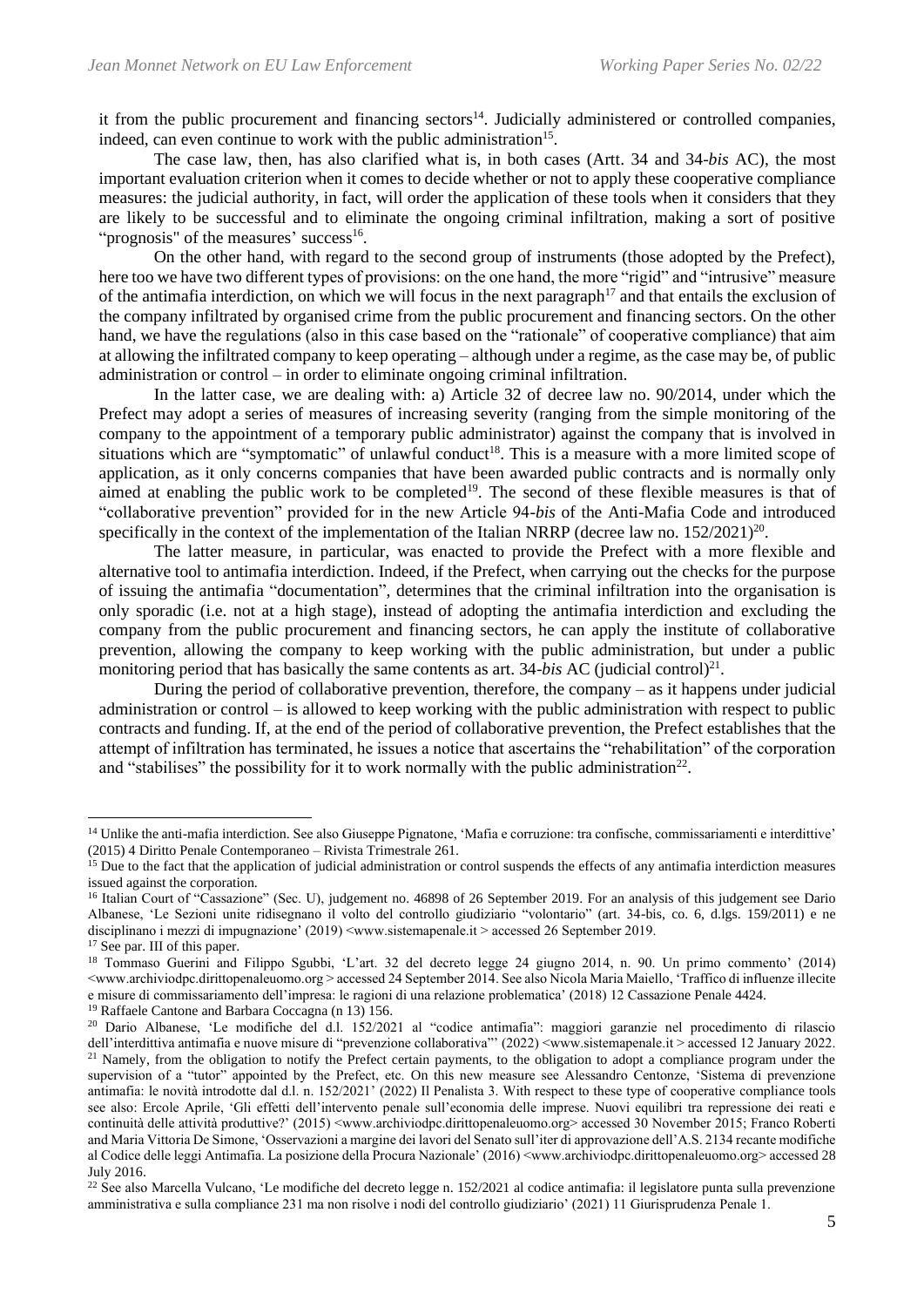The system of these non-criminal provisions to combat organised crime, therefore, is constructed as a sort of "pyramidal" structure in which the various authorities have at their disposal a range of instruments that have an increasing degree of intensity that is proportional to the level of criminal infiltration of the company: at the lowest rung of the "pyramid" we have the mere public control without removal of managers in the case of infiltration of a low level; at the intermediate rung we have, then, the judicial administration with the removal of managers in the case of criminal infiltration of a "stable" nature; at the top of the pyramid, finally, we have the more severe measures of the antimafia interdiction and preventive confiscation. The first (antimafia interdiction) is now basically applied when the infiltration cannot be overcome by relying upon the aforementioned cooperative compliance tools; the second (preventive confiscation), on the other hand, is applied when the company is totally under the control of organised crime and no longer merely infiltrated by such dangerous subjects.

Now, we shall try to understand the strengths and weaknesses of this enforcement system, which  $$ it is worth recalling – operates alongside (and autonomously from) the traditional criminal justice system.

One of the most important strengths is certainly the fact that these instruments are able to build a sort of first "barrier" against the introduction of organised crime into the public procurement and financing  $\text{sectors}^{23}$ . In fact, these provisions work in a highly preventive manner, and normally at a stage that is well before the occurrence of fraud against European and national public funds or other serious crimes, preventing these criminals from entering the legal economy, thus greatly reducing the chances that they may commit crimes affecting the interests of the State or the European Union.

With regard, then, to the cooperative compliance instruments on which we have focused most, it must be recognised that they ensure a fair balance between the two opposing needs that we have in this area: fighting criminal infiltration of businesses *Vs* protecting economic activities that can still operate legally and represent an important asset for the national economy. These measures, in fact, rather than having punitive purposes, have more a distinctive preventive and, we could say, "therapeutic" function<sup>24</sup>, insofar as, through cooperation with the public authorities that help the legal person, the company is supported in eliminating ongoing criminal infiltration and in equipping itself with the most modern compliance and internal control tools to prevent the possibility of recurrence.

It is, therefore, a reasonable balance between the freedom of conducting business and the State interest in combating crime.

Also worthy of note, then, is the fact that, as we have seen above, this system is constructed in such a way as to use tools of increasing intensity: in fact, the more severe measures of preventive confiscation and the antimafia interdiction are now applied only as an *extrema ratio*, when it is not considered possible to otherwise rehabilitate the economic activity (in particular through the aforementioned cooperative compliance measures).

This is a very important aspect, especially because the most severe measures of this regulatory system (antimafia interdiction and preventive confiscation) have several critical issues with regard to the protection of the fundamental rights of the economic subjects that are targeted by these provisions. Through the application of these regulations, indeed, it is basically possible to obtain the same result that would be achieved by undertaking a traditional criminal proceeding (interdiction of the activity or confiscation), but without having to start it and, above all, regardless of the existence (and the outcome) of any criminal proceedings for the same facts<sup>25</sup>. For instance, it is not necessary to apply the same rules provided for in the Italian legislative decree no. 231 of 2001 on corporate criminal liability, by demonstrating, *inter alia*, the existence of a criminal offence committed by a corporate representative in the interest or to the benefit of the company or respecting the procedural guarantees for suspects nor the standard of proof (beyond every reasonable doubt) provided for in that legislation<sup>26</sup>.

<sup>23</sup> Giuseppe Pignatone (n 14) 261.

 $24$  See the literature under footnotes no. 12 and 13.

<sup>&</sup>lt;sup>25</sup> For a complete overview of these issues in the context of the Antimafia Code see in particular Giuseppe Amarelli, 'Le interdittive antimafia "generiche" tra interpretazione tassativizzante e dubbi di incostituzionalità', in Giuseppe Amarelli and Saverio Sticchi Damiani (eds.), 'Le interdittive antimafia e le altre misure di contrasto all'infiltrazione mafiosa negli appalti pubblici' (Giappichelli 2019). See also the analysis of Enrico Mezzetti, 'L'enticidio: una categoria penalistica da ricostruire ed una conseguenza per l'azienda da evitare' (2018) <www.archiviodpc.dirittopenaleuomo.org> accessed 23 Janaury 2018.

<sup>26</sup> On the interplay between Antimafia Code and Corporate Criminal Liability regulation see: Tommaso Guerini, 'L'ente collettivo nell'arcipelago delle misure di contrasto alle infiltrazioni della criminalità organizzata nel sistema economico' (2019) <www.criminaljusticenetwork.eu > accessed 7 October 2019; Antonio Gullo, 'I modelli organizzativi', in Giorgio Lattanzi and Paola Severino (eds.), 'Responsabilità da reato degli enti. Volume I. Diritto sostanziale' (Giappichelli 2020); Vincenzo Mongillo 'Criminalità organizzata e responsabilità dell'ente ex d.lgs. 231/2001', in Enrico Mezzetti and Luca Luparia Donati (eds.), 'La legislazione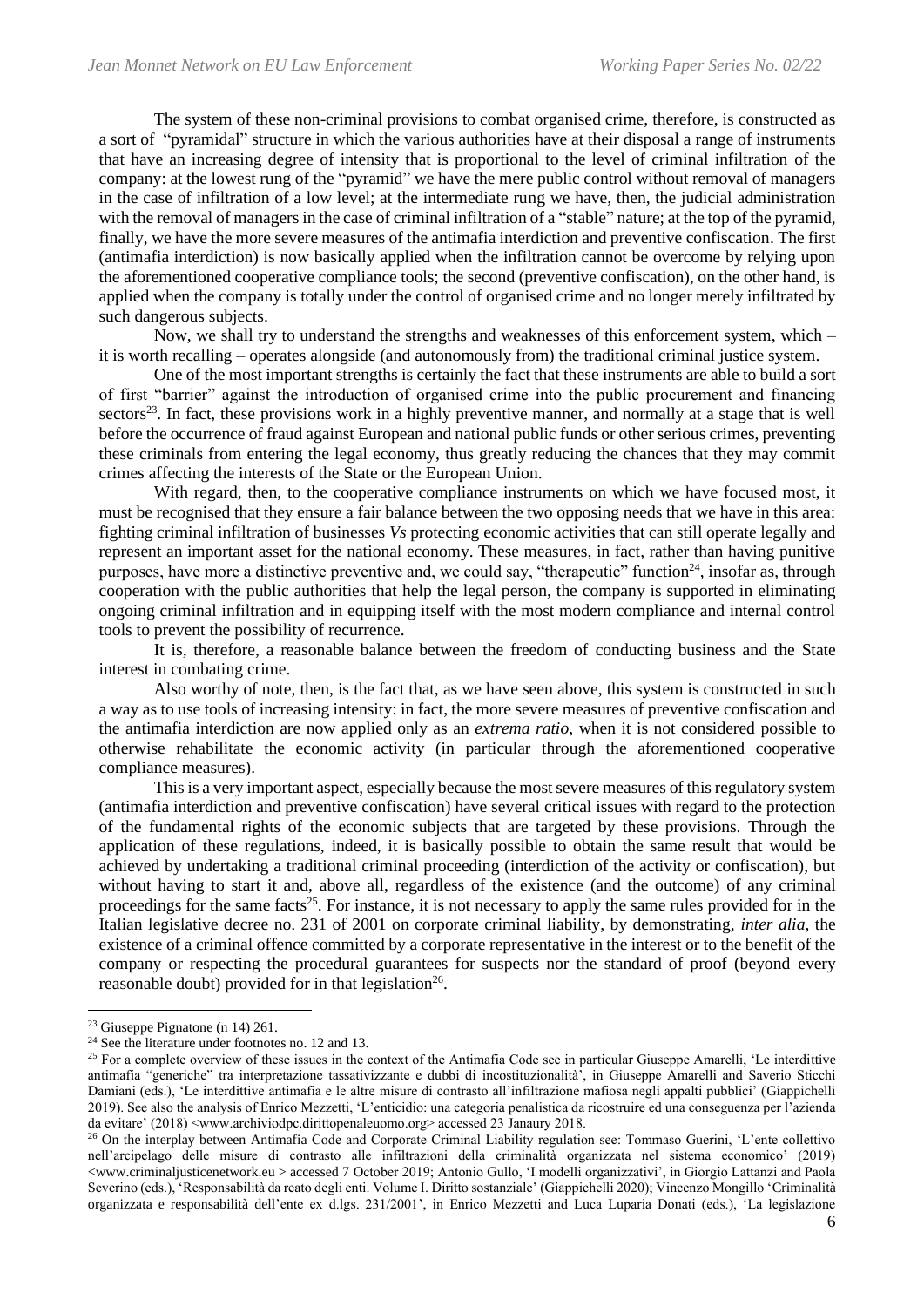In order to be able to apply all the measures we have analysed (including those of cooperative compliance), in fact, the authority simply needs to assess the existence of mere circumstantial evidence, namely, mere suspicions that a criminal infiltration is taking place in that organisation<sup>27</sup>.

It is not very surprising, then, that empirical observation of Italian case law shows how legislative decree no. 231 of 2001 is largely unenforced in proceedings for organised crime, since prosecutors can of course achieve essentially the same objectives by following the path – as seen much simpler especially in terms of proof standards  $-$  of applying the measures of the Antimafia Code<sup>28</sup>.

The issue of respecting the defendants' guarantees/rights, especially for the more severe measures of the Antimafia Code, is therefore still an open issue.

The Italian legislator, as we said, being certainly aware of these problems, has in recent years begun to increasingly reduce the scope of application of the stricter measures of the Antimafia Code, seeking to foster as much as possible the use of the aforementioned cooperative compliance ("therapeutic") tools.

With regard to the latter measures, in fact, the lower standards of proof required for issuing the measures of administration or control of the company are more "acceptable" in terms of respecting fundamental rights due to the preventive and "therapeutic" nature of such instruments, which do not lead – unlike those of the interdiction and preventive confiscation – to any permanent negative or punitive effect on the entity but, on the contrary, aim at safeguarding its operational and business continuity, also with the public administration, without, however, foregoing the fight against criminal infiltration of the corporation<sup>29</sup>.

Moreover, after the latest amendments to the Antimafia Code adopted for the implementation of the NRRP, in our view a further open issue emerges, which is that of the coordination of the activities carried out by the administrative and criminal authorities.

There are several aspects to be considered on this point.

First of all, we believe that there is the risk that the measure of collaborative prevention will considerably reduce the scope of application of judicial control (Art. 34-*bis* AC). In fact, since the two instruments have basically the same content, it is difficult to understand the reasons why the Court should order a judicial control when the company is already following the path of collaborative prevention ordered by the Prefect, nor would it make sense, for reasons that can be easily understood, to order the judicial control when the collaborative prevention procedure has been successfully concluded. Likewise, it would be complicated for the Court to allow a company to be admitted to judicial control when the collaborative prevention has been concluded with a negative outcome. We have seen, indeed, that one of the key elements that the Court takes into account when deciding whether or not to apply judicial control is the assessment of the chance of success of the therapeutic measure, and this assessment would be difficult to carry out with a positive outcome if that enterprise has already failed an initial period of "probation" before the Prefect.

Moreover, our analysis suggests that the Prefect does not have the power to order the application of a tool which is comparable to judicial administration (Art. 34 CA). The Court, in fact, has three instruments of increasing intensity: control, administration and confiscation, depending on the degree of criminal infiltration of the organisation. The Prefect, on the contrary, basically has only two alternatives: antimafia interdiction or collaborative prevention, while he can order the temporary administration of the company only within the limits allowed by the aforementioned art. 32 of decree law no. 90/2014.

It would instead be useful, in our view, to also provide the Prefect with the possibility of ordering the temporary administration of the company with the removal of the managers, as an alternative to the antimafia interdiction, in all cases in which (regardless of the existence of a public contract) he finds that the level of criminal infiltration of the enterprise is not merely sporadic but stable or of a high degree.

antimafia' (Zanichelli 2020); Vincenzo Mongillo and Nicoletta Parisi, 'L'intervento del giudice penale e dell'autorità amministrativa nella gestione societaria, tra impresa lecita, "socialmente pericolosa" e mafiosa: alla ricerca di un disegno' (2019) Rassegna Economica 21; Felice Piemontese, 'Le sanzioni interdittive tra codice antimafia e modello della responsabilità amministrativa degli enti da reato' (2021) 14 Federalismi 127; Rossella Sabia, 'I reati di criminalità organizzata, con finalità di terrorismo e di eversione dell'ordinamento democratico', in Giorgio Lattanzi and Paola Severino (eds.), 'Responsabilità da reato degli enti. Volume I. Diritto sostanziale' (Giappichelli 2020); Nicola Selvaggi, 'Criminalità organizzata e responsabilità dell'ente' (2020) 3-4 Rivista trimestrale di diritto penale dell'economia 719; Francesco Siracusano, 'L'impresa a "partecipazione mafiosa" tra repressione e prevenzione' (2021) 3 Archivio Penale 1. For a criminological analysis see Marco De Simoni, 'The financial profile of firms infiltrated by organised crime in Italy' (2022) 17 Quaderni dell'antiriciclaggio 5.

 $27$  See also par. III of this paper and the literature in the previous footnotes.

<sup>28</sup> Costantino Visconti, 'Proposte per recidere il nodo mafie-imprese' (2014) <www.archiviodpc.dirittopenaleuomo.org > 7 January 2014.

<sup>&</sup>lt;sup>29</sup> See, also for an overview of the different approaches in the literature, Emanuele Birritteri (n 5) 837ff.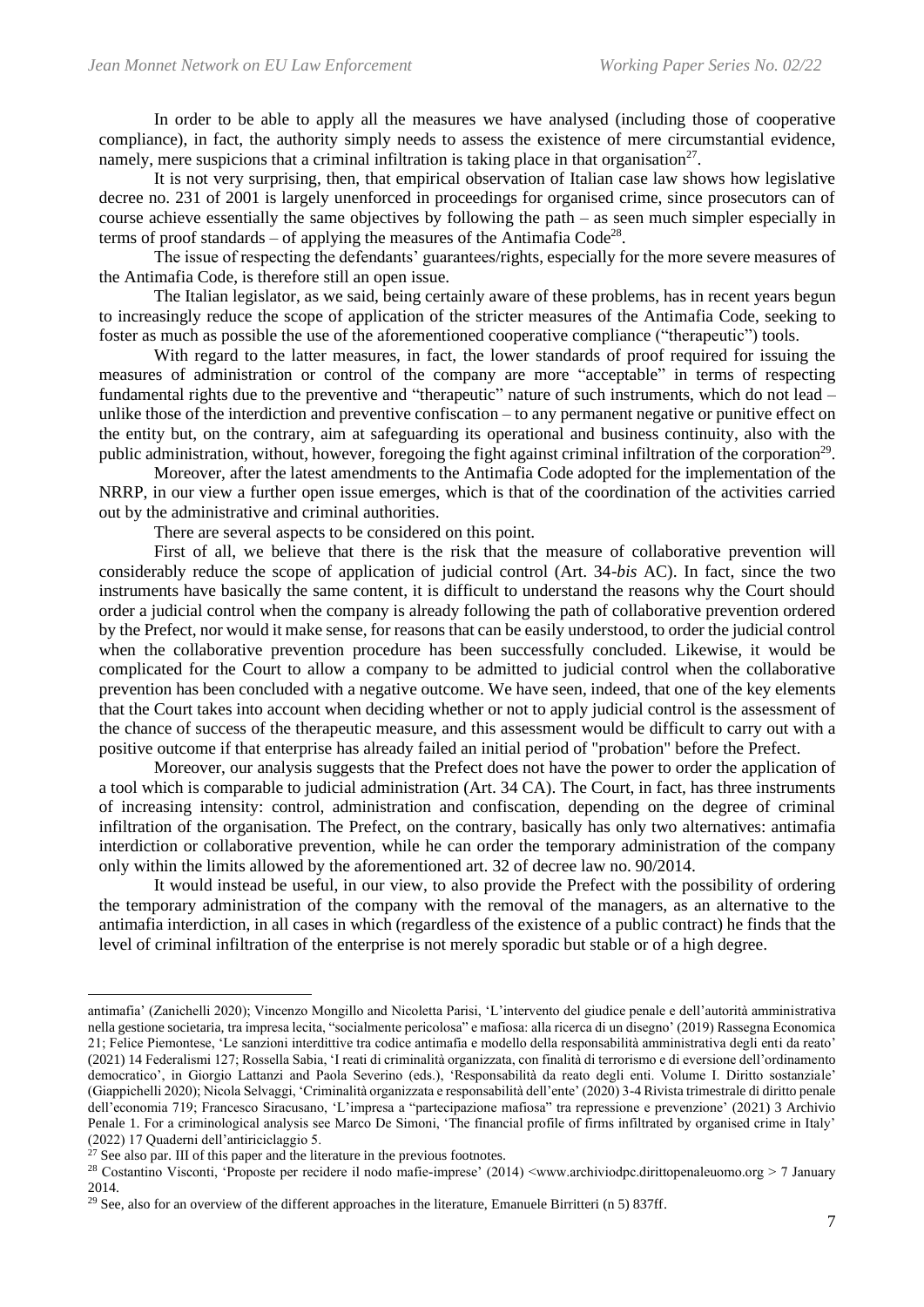In short, the application of a cooperative compliance measures that even the Prefect should be able to graduate should always be favoured, at least at a first stage. This would entail choosing between administration or control, according to the level of criminal infiltration of the organisation; the antimafia interdiction should therefore only be issued at a later stage, i.e., only when cooperative compliance measures have failed in their objective of eliminating the ongoing criminal infiltration.

At the same time, such a change would also entail reflecting on whether or not it would be appropriate to maintain two "parallel" systems in which administrative and judicial authorities both adopt the same cooperative compliance instruments, or whether it would be better to entrust the application of these tools to only one of the two authorities (the Prefect would likely be the more natural choice), providing, if necessary, for the other authority to step in only at a later stage (for example, when reviewing the decisions adopted by the other public institution).

# **III. A Focus from an Administrative Law Perspective: Antimafia Interdictions to Tackle Organised Crime Infiltrations and the National Recovery and Resilience Plan**

Among the different kinds of administrative controls in Italy, <sup>30</sup> there is the *ad hoc* system set up by the legislator for the fight against organised crime, consisting of two different levels: the first is the control over the enterprise ecosystem for addressing the problem of mafia infiltration of the legal economy; the second addresses Mafia infiltration of local public authorities<sup>31</sup>.

In this paper we will only focus on the first level of control, with special regard to the system of "*documentazioni antimafia*" (antimafia documentations) in which Antimafia interdictive measures are applied.

The kind of administrative action involved in the latter can be categorised as an external control over private persons, exercised by the Prefect<sup>32</sup>. However, it is not easy to theoretically frame these quite extreme measures against mafia infiltration into the administrative function of controlling. Indeed, the administrative powers that are here at stake are those for the protection of security and public order, associated with traditional administrative functions. Thus, as it will be clarified below, the measures analysed in this section involves several constitutional principles, among them the freedom of economic activity (Art. 41, of the Italian Constitution).

Hence, following a perspective based on "administrative control" allows us to theoretically "keep all the pieces together" while also highlighting the differences between criminal and administrative approaches<sup>33</sup>.

<sup>&</sup>lt;sup>30</sup> The Italian system of administrative controls is quite complex, being characterised by several layers. It must be taken in mind, for example, its historical evolution from an external to an internal/self-control approach, from a control with respect to political opportunity to a more "legality-based" one, and from a mixture of these developments (i.e., from an *ex ante* external control of the legality of the administrative act to an *in itinere* internal control, and an *ex post* external control over the legality and performance of the administrative action). The are several reasons at the origins of these issues: the continuing existence of a certain number of external controls overlapping with internal ones – with a lack of coordination and sometimes an excess of supervision (i.e., in terms of the detection of administrative responsibility based on the National court of auditors' external control activity); the evolution of the same internal system of controls, with various reforms over the last few years (i.e., towards a system even more based on performances); the specificity of some sectors, both in terms of the kind of administrations involved – i.e., local authorities or independent ones for strategic sectors such as the energy or the financial markets – and activity covered – i.e., the enterprise ecosystem, anti-corruption strategy, public accountability or public procurement rules, the (often chaotic) administrative organization and activity and the associated inefficiency and ineffectiveness of control processes (i.e., in terms of accounting rules). See, among others, in the Italian literature on administrative controls: Massimo Severo Giannini, 'Controllo: nozioni e problemi' (1974) Riv. trim. dir. pubbl. 1263ff.; Sabino Cassese (ed.), 'I controlli nella Pubblica Amministrazione' (il Mulino 1993); Gaetano D'Auria., 'I controlli', in Sabino Cassese (ed.), 'Trattato di diritto amministrativo' (Giuffrè 2000); Vincenzo Cerulli Irelli and Fabrizio Luciani, 'La cultura della legalità e il sistema dei controlli', in Eugenio Francesco Schilitzer (ed.), 'Il sistema dei controlli interni nelle pubbliche amministrazioni' (Giuffrè 2002); Stefano Battini, 'Il nuovo sistema dei controlli pubblici' (2004) 11 Giornale di Diritto Amministrativo 1253ff.; Elisa D'Alterio, 'I controlli sull'uso delle risorse pubbliche' (Giuffrè 2015); Maria De Benedetto, 'Corruption and controls' (2015) 4 European Journal of Law Reform 479ff.; Maria De Benedetto, 'Controlli della Pubblica Amministrazione sui privati: disfunzioni e rimedi' (2019) 3 Rivista Trimestrale di Diritto Pubblico 855ff.

<sup>31</sup> Roberto Garofoli and Giulia Ferrari, 'Sicurezza pubblica e funzioni amministrative di contrasto alla criminalità: le interdittive antimafia' (2019) <www.giustizia-amministrativa.it > accessed 10 May 2022

 $32$  Even though the private is often involved in an autonomous administrative procedure with other administrations (such as a contracting authority under the public procurement discipline).

<sup>&</sup>lt;sup>33</sup> Especially with respect to the controlling function in the anti-mafia information or notice, see Fabrizio Figorilli and Walter Giulietti, 'Contributo allo studio della documentazione antimafia: aspetti sostanziali, procedurali e di tutela giurisdizionale' (2021) 14 Federalismi 59ff. The authors underline that the anti-mafia legislation in this field clearly represent a form of control function towards private subjects with a classic "biphasic sequence". The procedure is divided, in fact, into the assessment and the consequent judgment of conformity made with respect to an evaluation parameter in the light of what has been brought to light in the literature by Giannini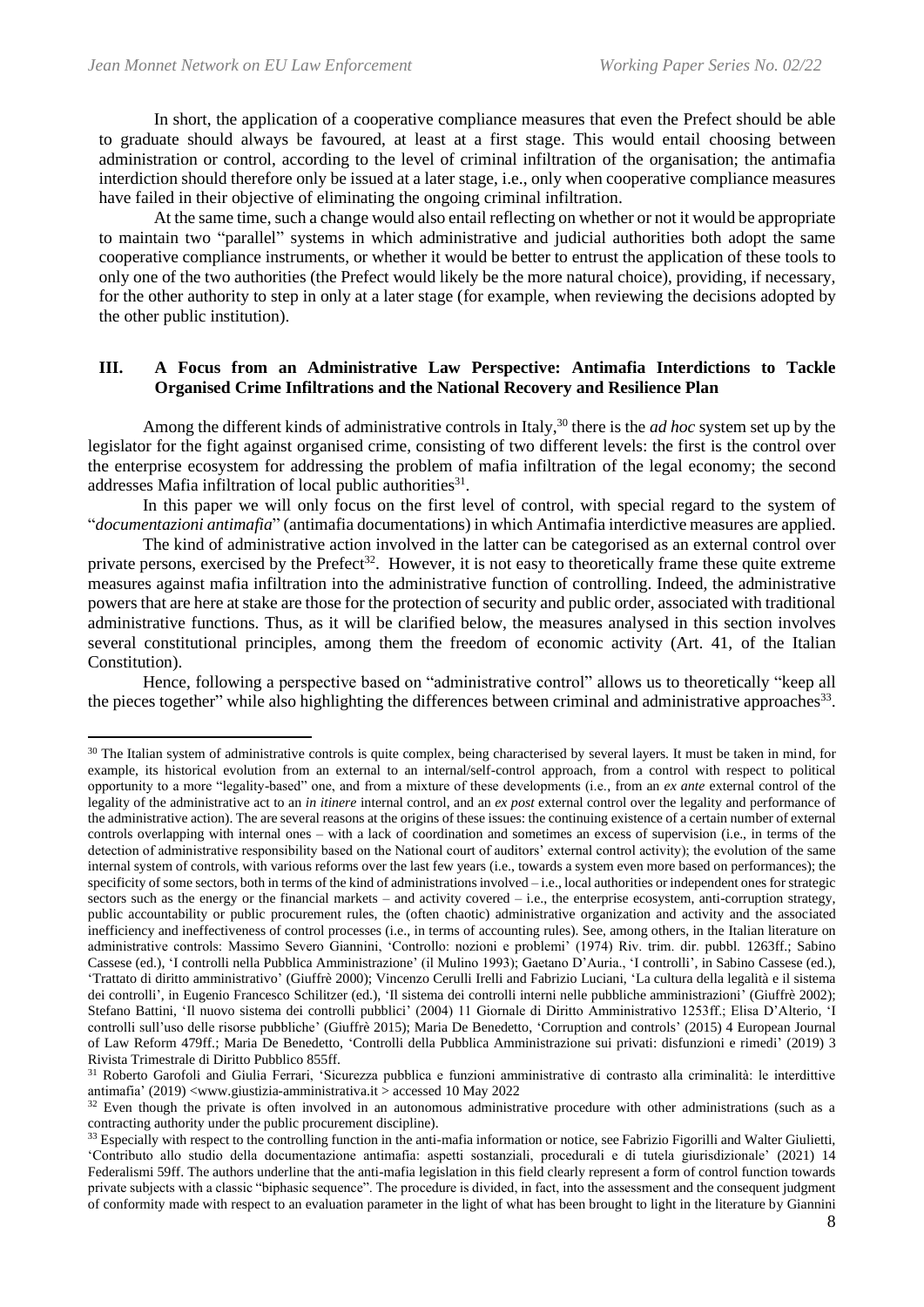Moreover, adopting this theorical perspective is also useful for taking into consideration in which way the recent reforms of the Italian legal system are trying, on the one hand, to "simplify" the public sector's regulatory framework and controlling functions and, on the other hand, to enhance the protection of State and EU financial interests as well as the fight against Mafia infiltration of the economy, without at the same time leaving behind fundamental rights and procedural guarantees.

With respect to these issues, this section will mainly focus on the introduction of the "right to be heard" in the procedure for the adoption of the antimafia interdiction to ban enterprises from the public procurement market.

The antimafia documentation system for the fight against the criminal infiltration of the economy is based on two types of certifications: *comunicazione antimafia* – antimafia communication – and *informativa anti-mafia* – antimafia information or notice (Art. 84, AC)*.* While they basically coincide in their contents, they differ in terms of procedure<sup>34</sup>. Antimafia communication is a tool for the mere declaration of specific causes of exclusion of an enterprise from the public sphere for preventive purposes. Antimafia notice, on the contrary, is an administrative and preventive tool issued against a legal entity on the basis of a discretionary assessment by the Prefect regarding the existence or not of an organised crime attempt to infiltrate the company<sup>35</sup>. The aforementioned evaluation is based on facts and episodes considered "symptomatic" of the existence of the danger of mafia infiltration of the management of the enterprise<sup>36</sup>.

The new Decree Law, adopted in 2021 for the NRRP's implementation, introduced the "right to be heard" among the different phases that characterised the administrative procedure for the adoption of an antimafia interdiction, the so called *informativa antimafia "interdittiva"*<sup>37</sup> .

Indeed, under the previous version of this regulation, the interdiction measure was only notified by the Prefect to the company within five days from its adoption. Therefore, with the introduction of this new phase ("right to be heard") the procedure has been re-designed allowing the company to take part in the procedure before the interdiction is issued. More specifically, if the Prefect, on the basis of his checks, establishes that there is the possibility of issuing an anti-mafia interdiction or applying a collaborative prevention, and there are not "urgent" reasons for speeding up the procedure, he promptly notifies the interested parties (corporation), indicating the "red-flags" of organised crime infiltration<sup>38</sup>.

Then, the private party has no more than twenty days to submit written observations as well as to request a hearing. This provision clarifies that information whose disclosure can jeopardise administrative proceedings or ongoing judicial activities, or the outcome of other investigations aimed at preventing mafia infiltration, cannot be disclosed<sup>39</sup>. At the end of this procedure, the Prefect has three alternatives: issuing the "positive" antimafia notice, that establishes that there are not ongoing criminal infiltrations; ordering the application of the new collaborative prevention; adopting a "negative" anti-mafia notice (the interdiction)<sup>40</sup>.

<sup>40</sup> Art. 92, par. 2-ter, Antimafia Code. Some elements that may be evaluated for the purpose of adopting the anti-mafia interdiction, in the period between the receipt of the communication and the conclusion of the "confrontation", are finally listed in the Art. 92, par. 2-

<sup>(</sup>n 30), 1263ff. The idea of considering "administrative functions" as the fourth pillar of the punitive system in our legal order, alongside those with restorative, punitive and preventive functions – see Norberto Bobbio, 'voce Sanzione' (1969) 16 Novissimo Digesto Italiano 531ff. –, is criticised by Francesco Mazzacuva, 'La natura giuridica delle misure interdittive antimafia', in Giuseppe Amarelli and Saverio Sticchi Damiani (eds), 'Le interdittive antimafia e le altre misure di contrasto allʹinfiltrazione mafiosa negli appalti pubblici' (Giappichelli 2019), with referent to the issue of justifying the exclusion of basic individual guarantees/rights – like those recognised in the criminal justice system – in some procedures (i.e., anti-mafia interdictions), using the distinction between criminal and administrative sanctions – see Carlo Enrico Paliero and Aldo Travi, 'La sanzione amministrativa. Profili sistemici' (Giuffrè 1988). As well synthetized by this author (Mazzacuva), the debate on the nature of anti-mafia interdictions should be theoretically framed having regard to the distinction between the preventive and punitive goals of these measures, trying to take into consideration the different meanings of the word "prevention". It's not the aim of this paper to make a clear analysis of this theoretical debate (for a comprehensive analysis see *supra* – Mazzacuva – in this footnote).

<sup>&</sup>lt;sup>34</sup> See the judgment of the Italian Council of State no. 565/2017 and the judgment of the Italian Constitutional Court no. 4/2018 with respect to the distinction between the two measures.

<sup>35</sup> Massimiliano Nocelli, 'I più recenti orientamenti della giurisprudenza sulla legislazione antimafia', (2018) <www.giustiziaamministrativa.it > accessed 10 May 2022.

<sup>36</sup> TAR (Regional Administrative Court) Toscana, judgment no. 910/2018. See also Art. 84, Antimafia Code.

<sup>37</sup> Art. 48, decree law no. 152/2021.

<sup>&</sup>lt;sup>38</sup> In addition, it must be observed as the Anti-mafia Code already provided the Prefect with the possibility to ask the private parties to submit any useful information during an *ad hoc* hearing. See also Art. 93 AC, according to which the Prefect, in order to prevent mafia infiltration in public procurement, can carry out inspections in the working spaces of the companies that have been awarded public contracts.

 $39$  This procedure suspends the terms for the adoption of the interdiction – thirty days for ordinary cases, forty five days for complex cases – but the procedure (in which the "right to be heard" has been recognised) must be concluded within sixty days from the date of receipt of the aforementioned communication. See Art. 92, par. 2-bis, Antimafia Code.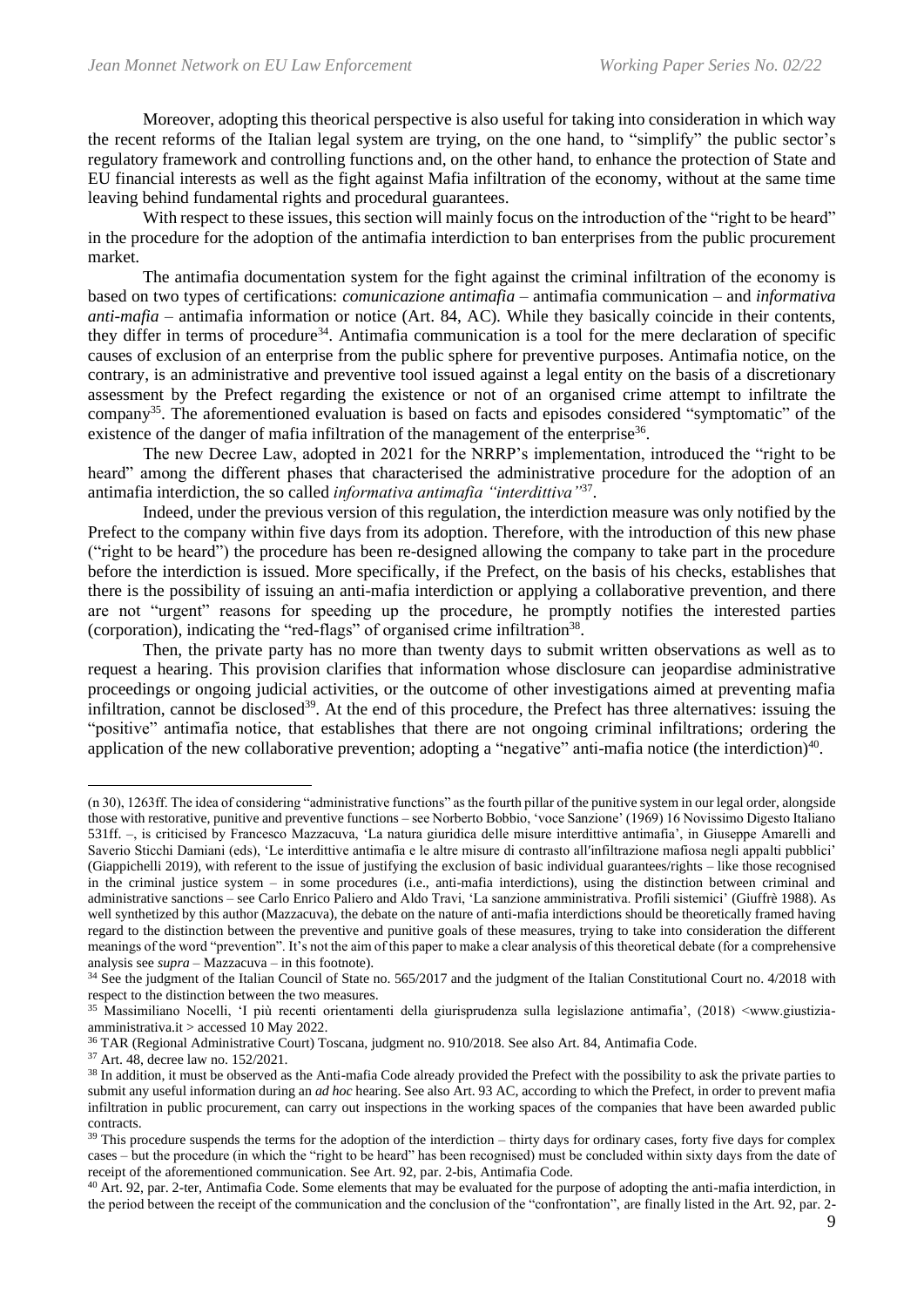The new provision on the "right to be heard" was inspired by the national Administrative Procedure Act (APA), especially by the provisions concerning the private participation in administrative procedures<sup>41</sup>. In this antimafia provision, however, not all the participation guarantees are recognised, with only the Prefect's duty to notify the reasons that justify the adoption of the interdiction measure being enhanced, in a similar way to what APA does with respect to the communication of the reasons that to not allow the adoption of an administrative act in favour of the private parties<sup>42</sup>.

Indeed, the procedure we are analysing in this research follows a special discipline. Considering that this communication is provided for procedures other from those *ex officio* in the APA, here we do have more issues or, we may say, a "matrioska" effect. In fact, if it is true that the interdiction is adopted during a procedure that could give the possibility to the enterprise to sign a contract with the public administration – considering it as an *ex parte* procedure – the Prefect's power to adopt an antimafia notice also stems from the administrative function of controlling and verifying over final beneficiaries and, as a consequence, over the administrative action (as a routine control, managed  $ex$  officio, but at the same time risk-oriented)<sup>43</sup>.

Moreover, this special antimafia procedure has very similar characteristics to the APA's one: strict deadlines, suspension of procedural terms, written observations and the duty to state reasons. While, on the other hand, the Antimafia Code regulates also the discipline of hearings. When it comes to the duty to provide reasons nothing is explicitly said, even though it seems to be a logical consequence that the Prefect will have the duty to mention the outcomes of the "confrontation" in the interdiction's motivation.<sup>44</sup>

Now, some weaknesses of the most recent reform can be highlighted. In fact, the new "right to be heard" may be "restricted" in two cases. First of all, there is the possibility to not to start this procedure when it is necessary to speed up it (Art. 92, par. 2-bis, first period, AC). However, this "urgency" scenario is not well specified. Consequently, the Prefect can exercise here a high discretionary power, although we need to consider that interdictions are normally adopted to prevent a great danger for the public order.

Secondly, the Prefect may not disclose some information if there is the need to not jeopardise ongoing investigations (Art. 92, par. 2-bis, third period, AC). This provision requires a great effort of coordination among different administrations, police forces, Courts, etc., that must not be easy to achieve, notwithstanding the public data interoperability available nowadays<sup>45</sup>. Moreover, the same information omitted in the preventive communication could induce the private party to foresee, indeed, that other checks are ongoing, restricting defence rights and hence frustrating the *ratio* of the new provision.

Notwithstanding these peculiarities and the fact that this special administrative procedure has been in a certain manner slowed down and complexified – while the success obtained until now also depended on the ease and speed of the procedure – the new law can be considered a good reform for at least two reasons.

First of all, because it provides more guarantees to private actors, without jeopardising the efficiency of the measure and notwithstanding that the Council of State supported, also recently, the thesis according to which the antimafia interdiction does not require the respect of the principle of administrative procedural participation<sup>46</sup>. In fact, it has been said that interdictions are normally adopted to prevent great danger for the public "economic" order while procedural participation, as well as an excessive assimilation to the criminal

quater, Antimafia Code: i.e., changes of registered office, company name or purpose, composition of the administrative, management and supervisory bodies, the replacement of the corporate bodies, the legal representation of the company as well as the ownership of company shares; mergers or other transformations or in any case any change in the organizational, managerial and asset structure of the companies and enterprises affected by the attempts of mafia infiltration.

<sup>41</sup> Law no. 241/1990 (APA), Section III.

<sup>42</sup> Art. 10-*bis*, APA. It is useful to mention here also Art. 7, APA – concerning the communication on the opening of an administrative procedure – according to which, in specific cases, such as the "urgency" of the adoption of the the administrative act, it is possible to overcome the duty of preventive communication.

<sup>43</sup> See Figorilli and Giulietti (n 33) 61.

<sup>44</sup> With respect to the duty to state reasons see also the quite recent Judgment of the Italian Constitutional Court no. 57/2020.

<sup>45</sup> Artt. 96-99-*bis*, Antimafia Code. See Nicola Gullo, 'Il regolamento per il funzionamento della Banca dati nazionale unica della documentazione amministrativa' (2015) 4 Giornale di Diritto Amministrativo 476 ff. The author underlines that the decree of the Presidency of the Council of Ministers no. 193/2014, adopted for the implementation of the database for antimafia documentation, can be considered a "red-flag" of the problems in regulating a procedure that could reach a reasonable balance between the effectiveness of administrative prevention and the speediness of administrative procedures in the Antimafia Code.

<sup>46</sup> See, *inter alia*, the judgments of the Italian Council of State no. 820/2020 and no. 2854/2020. On the same issue, the Regional Administrative Court of Puglia (TAR) requested a preliminary ruling to the EU Court of Justice, which, however, dismissed the case: see TAR Puglia, decision of 28 May 2020. See also: Nocelli (n 35) 2; Luca Bordin, 'Contraddittorio endoprocedimentale e interdittive antimafia: la questione rimessa alla Corte di Giustizia. E se il problema fosse altrove?' (2020) 22 Federalismi 34. With reference to the problem of the interpretation of antimafia interdictions as punitive measures and the lack of procedural guarantees for their adoption see Figorilli and Giulietti (n 33) 78ff and: Edoardo Giardino, 'Le interdittive antimafia tra finalità perseguite e garanzie affievolite' (2020) 4 Archivio Giuridico 1104ff.; Bobbio (n 33) 531ff.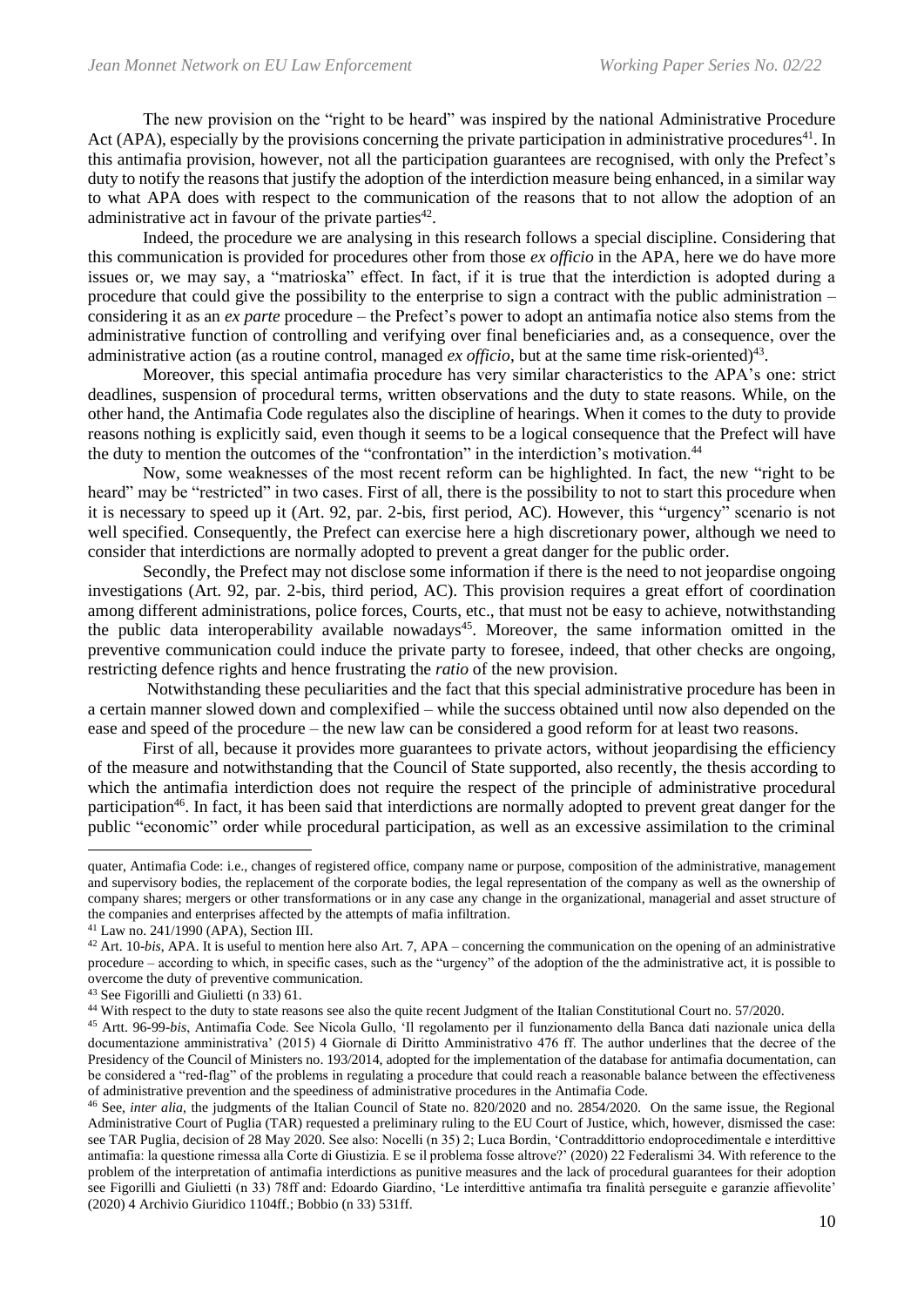approach, could jeopardise their efficiency<sup>47</sup>. However, the antimafia parliamentary commission, in the recent 2021 Report, underlined the opportunity to provide for an internal confrontation in the procedure for issuing an interdiction, considering it as a rare case, in the Italian legal order, in which a preventive notice is not provided to the interested parties, so that the principle of administrative procedural guarantee should be sacrificed only in cases of "urgency" in the adoption an interdiction.<sup>48</sup>

It is now necessary to briefly highlight the elements that the Prefect must assess for the adoption of an antimafia interdiction. One of the key questions here is the interpretation of the notion of "attempts of mafia infiltration", in order to decide whether or not, on the basis of the elements gathered by the Prefect, it is possible to establish if the company can facilitate criminal activities or, at least, be conditioned by them<sup>49</sup>.

This assessment is regulated also by the *Informativa anti mafia*'s chapter of the Code, that provides the Prefect with the possibility to carry out investigations also with respect to subjects who appear to significantly influence the choices of the company<sup>50</sup>. The Prefect can also gather other useful elements to assess the existence of an attempt of mafia infiltration of the business, hence adopting an interdiction, from judicial decisions or judgements<sup>51</sup>, even if not *res judicata*, showing that the company is facilitating or being conditioned by criminal activities, as well as from the verification of repeated violations of the financial flow traceability regulations<sup>52</sup>.

As we saw before, the Prefect's powers are very wide, especially when he is called upon to assess the existence of a criminal infiltration on the basis of elements that are not regulated in a detailed way by the law<sup>53</sup>.

However, over the years, the case-law has clarified that this assessment shouldn't be focused on "judicial evidence" but, on the contrary, on "symptomatic" red-flags/mere suspicions that indicate the high probability of a criminal infiltration of the business that is a real danger for the public order.<sup>54</sup> It is relevant to point out that, in order to allow the Prefect to do this kind of assessment, the Antimafia Code provides for the

<sup>&</sup>lt;sup>47</sup> Regardless the approach of the administrative case law and the results achieved by these anti-mafia measures in the last years, these tools are strongly criticized by the administrative scholars, especially in terms of respecting constitutional rights. However, anti-mafia information system would not have experienced a total absence of private participation in the procedure, considering what was already provided for by the abovementioned par. 7, Art. 93, of Antimafia Code. See: Gabriele Trombetta, 'Le interdittive antimafia sotto attacco?' (2021) 2 Democrazia e Sicurezza – Democracy and Security Review 89; Agostino Cariola, 'Che contenuto ha la libertà personale? Interdittive antimafia, sindacato sull'esercizio del potere amministrativo e problemi di giurisdizione' (2021) 1 Diritti Fondamentali 277ff.; Marco Mazzamuto, 'Il salvataggio delle imprese tra controllo giudiziario volontario, interdittive prefettizie e giustizia amministrativa' (2020) 3 Sistema penale 5; Amarelli (n 25) 207; Andrea Longo, 'La «massima anticipazione di tutela». Interdittive antimafia e sofferenze costituzionali' (2017) 19 Federalismi 27; Franco Gaetano Scoca, 'Razionalità e costituzionalità della documentazione antimafia in materia di appalti pubblici' (2013) 6 Giustamm 10.

<sup>&</sup>lt;sup>48</sup> See the Italian Parliament doc. XXIII, no. 15, with reference to the analysis of the procedures for the management of seized and confiscated assets (2021) [<https://www.parlamento.it/Parlamento/4301>](https://www.parlamento.it/Parlamento/4301) accessed 10 May 2022.

 $49$  See Art. 84, Antimafia Code. More specifically, the situations that allow the adoption of the antimafia interdiction are the following: existence of judicial precautionary measures, judgments or even not final decisions with respect to certain crimes – Art. 84, lett. a), AC, that refers to Artt. 353, 353-*bis*, 603-*bis*, 629, 640-*bis*, 644, 648-*bis*, 648-*ter*, of the Italian Penal Code, Artt. 51, paragraph 3-*bis*, of the Italian Criminal Procedure Code, Art. 12-*quinquies*, decree law no. 306/1992; the application (or the request) of any of the other preventve measures regulated by the Antimafia Code – Art. 84, lett. b), Anti-mafia Code; the failure to report to the judicial authorities of specific circumstances listed by Art. 84, lett. c), Antimafia Code); investigations carried-out by the Prefect, as provided for by Art. 84, lett. d), Antimafia Code, in accordance with the the decree law no. 629/1982, or Art. 93 of the Antimafia Code; investigations carried out in another district by another Prefect, Art. 84, lett. e), Anti-mafia Code; various operations that can represent "red-flags" – also because they are made by people that have a stable relationship with individuals targeted by antimafia measures – of the intention to violate the antimafia regulation, because of the time in which those operations are realized, the economic value of the transactions or the professional or individuals involved – Art. 84, lett. f), Antimafia Code. The elements under the lett. a), b), c) and f) are known as "*interdittive specifiche*" (i.e., "specific" interdiction; that means that they are based on detailed elements), while lett. d) and e) are known as "*interdittive generiche*" (i.e., "generic" interdiction; that means that they are not based on not detailed elements). See Mazzacuva (n 33) 67.

<sup>&</sup>lt;sup>50</sup> For companies established abroad and without of secondary "office" in the territory of the State, for example, the Prefect carries out investigations with regard to individuals who exercise significant powers in the management of the company (Art. 91, par. 5, Antimafia Code).

 $51$  Especially when these criminal proceedings concern crimes that typically occur in the context of the activity of the organised crime.  $52$  Art. 91, par. 6, Antimafia Code, to be read together with Art. 3, law no. 136/2010 on the financial flow's traceability.

<sup>53</sup> See Garofoli and Ferrari (n 31), 5, and the Judgment of the Italian Council of State no. 758/2019. The Council of State tried in the last years to put the system of anti-mafia administrative measures in line with the case-law of the European Court of Human Rights, considering what the ECHR has ruled in approaching the Italian system of preventive measures against individuals – case *De Tommaso v. Italia* (2017), application no. 43395/09 – underling the lack of a clear legal basis for applying these measures. See: Nocelli (n 35) 17; Amarelli (n 25) 207ff; Giuseppe Amarelli, 'L'onda lunga della sentenza De Tommaso: ore contate per l'interdittiva antimafia "generica" ex art. 84, co. 4, lett. d) ed e) d. lgs. n. 159/2011?' (2017) 4 Diritto penale contemporaneo 11.

<sup>&</sup>lt;sup>54</sup> See, among others, the judgments of the Council of State no. 2141 /2019 and no. 1743/2016. Cfr. Nocelli (n 35) 6. Cfr. Mazzacuva (n 33) 67.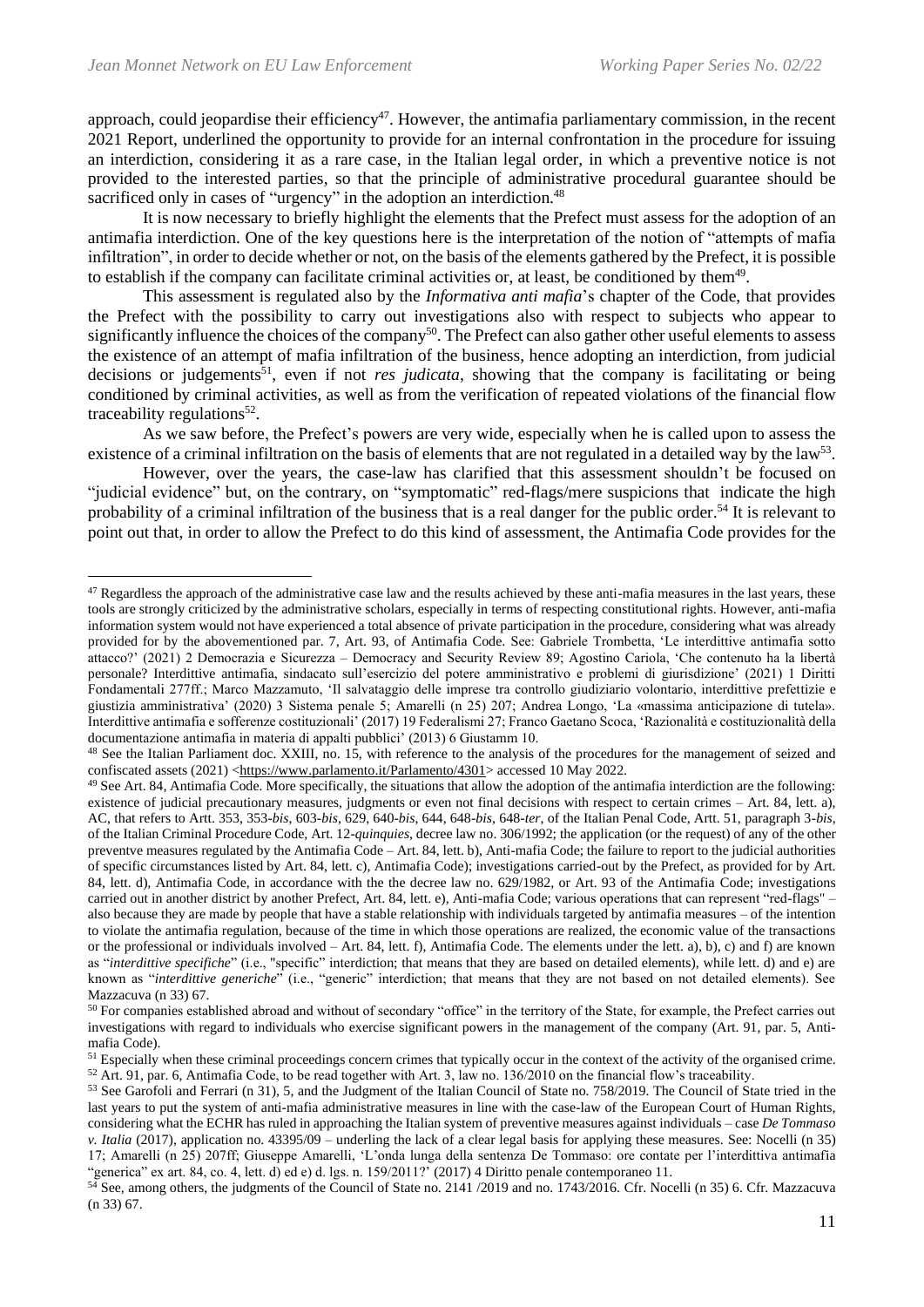possibility of adopting an inter-ministerial regulation aimed at identifying, *inter alia*, the riskiest sector with respect to Mafia infiltration, thus showing the strong preventive approach of such system<sup>55</sup>.

Even though this regulation has never been adopted, other solutions have been tested to fulfil this objective, also before the adoption of the Antimafia Code itself<sup>56</sup>. The reference here is, first of all, to the system of the so-called "Legality agreements or protocols", only recently regulated by the legislator in the Antimafia Code in order to simplify, but at the same time controlling, the economic recovery<sup>57</sup>. These protocols can be considered as an alternative manner of private participation in the procedures of the antimafia sector, even though adopted outside the interdiction procedure that we analysed in this section. Then, the anticorruption regulation has also provided the creation of a "whitelist" of Mafia-free operators<sup>58</sup>.

Secondly, the "right to be heard" has been considered by the legislator a necessary improvement of the antimafia regulation, also following the suggestions of the anti-mafia parliamentary commission mentioned above, especially in the light of the NRRP. The new Plan, in fact, is characterised by a very short time window for its implementation and, moreover, it relies upon the capacity of the enterprise ecosystem to acquire and effectively use the large number of resources managed by public administrations, especially in the public procurement sector. Thus, if in this historical moment policymakers have to guarantee an efficient control over the use of these public resources – especially to protect the European and national financial interests –, they also have to avoid where possible the unnecessary exclusions of economic operators from the market and the associated restrictions of economic freedoms.<sup>59</sup>

<sup>55</sup> Art. 91, par. 7, Antimafia Code.

<sup>&</sup>lt;sup>56</sup> Even though the regulation has not been adopted, the Anti-corruption Law specified the riskiest sectors for Mafia infiltration, recently updated by decree law no. 23/2020 (Art. 1, par. 53, law no. 190/2012). Then, according to Art. 1, par. 54, the Ministry of the Interior can update the list.

<sup>57</sup> These practices originated from the field of the so called "Grandi opere" regulatory framework (Great Public Works). Indeed, well before the Antimafia Code and the Anticorruption discipline, the administrative case law had had the possibility to face with this issue (judgment of the Italian Council of State no. 1053/2006, no. 343/2005 and no. n. 4789/2004). In a second phase, the failure to adopt the regulation provided for by Art. 91, par. 7, Antimafia Code led to the conclusion of many of "legality agreements" between Prefects and contracting authorities. In these agreements, both those with a general content and those relating to specific public works or projects, more strict rules are provided for the acquisition of Anti-mafia documentation, for example, lowering the economic thresholds overcoming which it is necessary to request the antimafia documentation. Moreover, the administrative case law confirmed the mandatory nature of these agreements (for example, see the judgments of the Council of States no. 565/2017, 3009/2016, 3566/2016, and 2040/2014). With respect to the Anti-corruption regulation (Art. 1, par. 17, law. no. 190/2012) provides for the possibility that the contracting authorities may establish in their notices, calls for tenders or invitation letters that the failure to comply with the clauses contained in the legality agreement could led to the exclusion from the tender. Recently, the decree law no. 76/2020 has added the new article 83-*bis* in the Antimafia Code. According to the new provision, the Ministry of the Interior can sign legality agreement for preventing and combating organised crime and also for the purpose of broadening the use of the anti-mafia documentation referred to in Art. 84 of the Antimafia Code. These agreements can also be signed with companies of "strategic importance" for the national economy as well as with national associations and trade unions. Moreover, these agreements can establish procedures for issuing the anti-mafia documentation also following the request of private parties, as well as to determine the economic thresholds above which the anti-mafia measures must be requested (par. 1). See on these issues: Italian Anticorruption Authority, "delibera" no. 1120/2020; Antonello Fiori*,* 'Rilevanza dei protocolli di legalità nelle procedure di gara ed esclusione del concorrente', (2022) 5 Il Diritto Amministrativo - Rivista giuridica 1. See also: Dario Capotorto, 'Uso e abuso dei protocolli di legalità nella prassi amministrativa e nella regolazione' (2021) 12 GiustAmm 1, Alessandra Scafuri, 'Interdittive antimafia e Protocolli di legalità. La legittimazione alla richiesta di documentazione antimafia deve ritornare al privato', (2020) 1 Il Diritto Amministrativo - Rivista giuridica 1; Giovanna Maria Flavia Nitti, 'Note sui protocolli di legalità, per la promozione di condotte etiche nei pubblici appalti' (2019) 2 Federalismi 1; Massimo Frontoni, 'Contratto e Antimafia, Il percorso dai «Patti di legalità» al rating legalità' (Giappichelli 2016); Stefano Vinti, 'I protocolli di legalità nelle procedure di evidenza pubblica e il giudice amministrativo come nuovo protagonista nelle politiche anticorruzione' (2016) 2 GiustAmm 1; Sara Spartà, 'Protocolli di legalità. Sviluppo dei modelli nel tempo', in Laura Galesi (ed.), 'Appalti pubblici e sindacato. Buone pratiche contro mafia e illegalità' (Futura, 2015); Fabio Saitta, 'Informative antimafia e protocolli di legalità, tra vecchio e nuovo', (2014) 2 Rivista Trimestrale Appalti 425ff.

<sup>&</sup>lt;sup>58</sup> Art. 1, par. 52, law no. 190/2012 (Anticorruption Law) and the Decree of the President of the Council of ministers of 18<sup>th</sup> of April 2013 and following amendments, to be read in combination with the abovementioned art. 1, par. 53, law no. 190/2012. See, on the parallelism between the conditions for the adoption of antimafia interdictions and those for the exclusion from the "white lists" the judgment of the Italian Council of State no. 2211/2019. See also Daniela Minelli, '"White list" e interdittive antimafia' (2019) 5 Urbanistica e appalti 680ff.

 $59$  Scoca (n 47) 9. The author argues that, by targeting healthy companies, competition is distorted but the contracting authorities are also more or less seriously affected. See also Calogero Miccichè, 'L'azione di contrasto preventivo alla criminalità mafiosa e le informazioni antimafia interdittive: tra legalità ed efficacia' (2019) 1 Jus 34.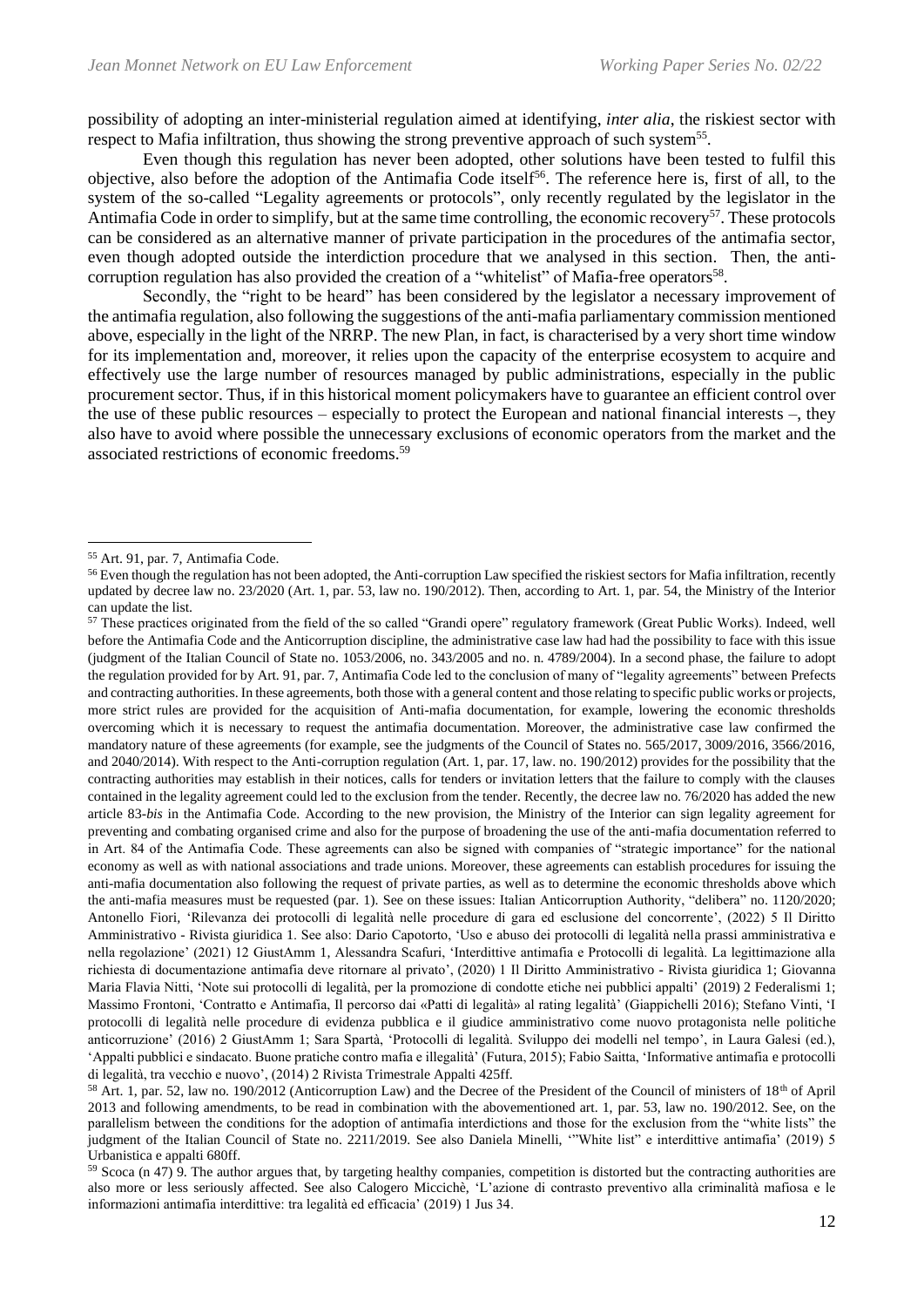Notwithstanding the Prefect's discretionary powers, in fact, the subjective and objective perimeters and the effects of antimafia interdictions on economic operators are quite wide and pervasive<sup>60</sup>. For instance, antimafia documentation applies to almost all public administrations as contracting parties defined by the Public Procurement Code (active actor side)<sup>61</sup>. At the same time, the Code provides for specific economic thresholds above which the antimafia information must be requested<sup>62</sup> and it does not allow the use of subcontracting in order to prevent the avoidance of the same economic limits<sup>63</sup>. In the case of an interdiction, the contracting authority must "freeze" the relationship with the enterprise (passive actor side) $64$ . Even though the measure does not, at least theoretically, have a punitive or precautionary nature, as it aims at safeguarding public order and security with a preventive (administrative) approach, the antimafia interdiction can *de facto*  determine the ban of the enterprise and the entrepreneur who cannot longer work into the public legal market or with the public administration (so called "partial legal incapacity"), thus affecting their business with very long-lasting, if not permanent, negative effects on its economic sphere<sup>65</sup>.

In conclusion, it is difficult to understand which of the two abovementioned factors has mostly influenced the introduction of the "right to be heard" in the procedure for the adoption of antimafia interdiction: the implementation of the NRRP or a new "sensibility" with respect to the kind of guarantees to be granted to operators affected by such measures? Pragmatism or rule of law?

Anyway, the "right to be heard" in the Antimafia Code seems to provide a good compromise among different interests<sup>66</sup>. From the traditional interplay between "public order and security" and "freedom of economic initiative", so as to guarantee the efficiency, impartiality and legitimacy of the public administration, as well as – in certain conditions – market competition<sup>67</sup>, the picture is now complicated by a third European corner, represented by the NRRP and its political economy implications, having also regard to the protection of the EU's financial interest for a new kind of supranational fund.

<sup>&</sup>lt;sup>60</sup> On the "subjective side", public administrations (active actors) must request the antimafia documentation before stipulating, approving or authorizing contracts and subcontracts relating to public works, services and supplies (Art. 83, par. 1, Antimafia Code), or before issuing or allowing a series of other measures (Art. 67, Antimafia Code, for example licenses, different kind of authorizations, quality certifications, grants, loans or "soft" loans and other disbursements) as well as in the hypothesis of concession of state-owned agricultural and livestock land which fall within the scope of the support schemes provided for by Common Agricultural Policy (CAP) and, regardless of their total value, all agricultural lands, acquired for whatever reason, which benefit of EU funds for an amount exceeding 25.000 euro or national funds for an amount exceeding 5.000 euro (Art. 83, par. 3-bis, Antimafia Code). <sup>61</sup> Art. 83, par. 1-2, Antimafia Code.

 $62$  Art. 83, par. 3, lett. e), Antimafia Code where it established that the anti-mafia documentation is not necessary for acts (i.e., contracts) above the threshold of 150.000 euro (see also Art. 91, par. 1, Antimafia Code). It must be observed that the Public Procurement Code, while providing for the mandatory request of antimafia information only for contracts exceeding the EU threshold, also provide the contracting authority with the possibility to request the same documentation for contracts below this threshold. See on the point the hudgment of the Italian Council of State no. 3300/2016 and Valentina Gastaldo, 'Interdittive antimafia tra esigenze pubbliche di prevenzione e libertà (non solo economica). Alla ricerca di un difficile bilanciamento' (2020) 2 Riv. Giur. Mezz. 548. <sup>63</sup> Art. 91, par. 2, Antimafia Code.

<sup>&</sup>lt;sup>64</sup> See, for more details on the list of actors (individuals and legal persons) subjected to Antimafia checks, the Art. 85 of the Antimafia Code.

<sup>65</sup> Luca Bordin, 'Contraddittorio endoprocedimentale e interdittive antimafia: la questione rimessa alla Corte di Giustizia. E se il problema fosse altrove? ' (2020) 22 Federalismi 55. See also Scoca (n 47) 8ff. See, in the Italian case law, the decision of the Plenary Assembly of the Italian Council of State No. 3/2018 and other its judgments such as the no. 4938/2018 and no. 1553/2019. See also Franco Gaetano Scoca, 'Le interdittive antimafia e la razionalità, la ragionevolezza e la costituzionalità della lotta "anticipata" alla criminalità organizzata' (2018) 6 Giustamm 2ff. According to these regulations the duration of the antimafia interdiction is generally of twelve months (Art. 86, par. 2, Antimafia Code). Therefore, after this period, companies should, in accordance with the law, regain the "trust" of contracting administrations. The administrative case law, with an interpretation defined by the author (Scoca) as probably *contra legem*, but at the same time reasonable, has established that the effects of the ban last well beyond the year, up to the adoption, by the Prefect, of any subsequent "positive" (*liberatoria*) antimafia notice. See also the judgments of the Italian Council of State no. 4121/2016 and no. 8309/2021, where the Court has pointed out that the twelve months duration period does not produce *ex se* the effect of "stopping" the ban measure, which, once the aforementioned twelve months term has expired, makes it necessary for the Prefect to re-examine the "overall event", i.e., whether there are still or not the elements (criminal infiltration) that justified the application of the antimafia interdiction at that time. Hence, the private party can submit an application aimed at requiring the Prefect to carry out this new assessment.

<sup>66</sup> Roberto Di Maria and Alessandra Amore, 'Effetti "inibitori" della interdittiva antimafia e bilanciamento fra principi costituzionali: alcune questioni di legittimità dedotte in una recente ordinanza di rimessione alla Consulta' (2021) 12 Federalismi 101ff. Cfr. Longo (n 47) 26.

 $^{67}$  Judgment of the Italian Council of State, no. 6465/2014. See also Garofoli and Ferrari (n 31) and Scoca (n 65) 5. According to these authors there is not always a link between the fight against the mafia, on the one hand, and the safeguarding of economic order and competition, on the other hand: it may be or may not, depending on the circumstances that from time to time justify the single antimafia interdiction.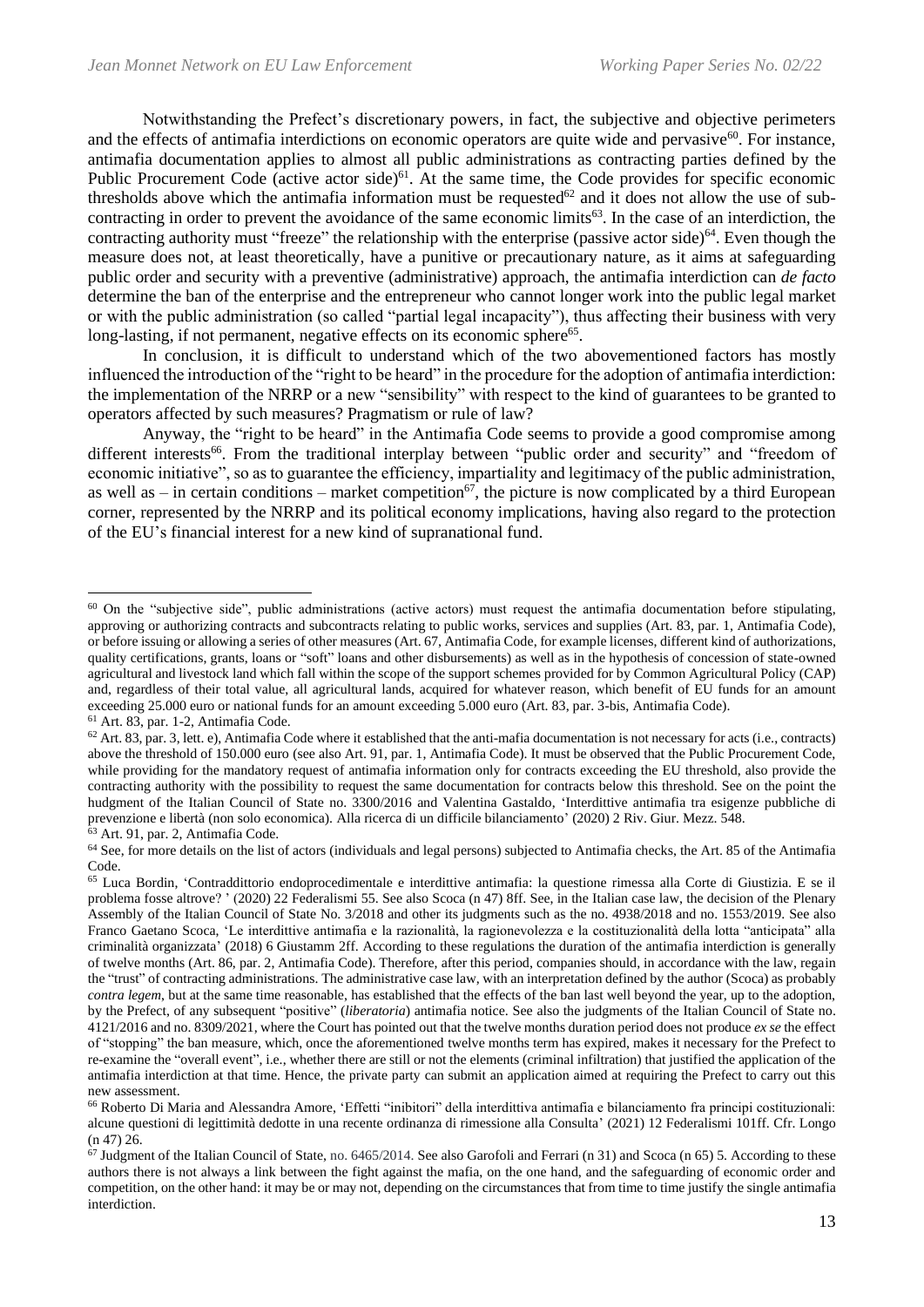# **IV. Brief Final Remarks: An Italian Best Practice?**

In the previous parts of this research, we brought to the fore lights and shadows and prospects for improvement of the Italian non-criminal tools for combating the infiltration of organised crime into the legal economy, also in the context of the implementation of the NRRP.

The Italian experience clearly shows how such instruments have proved to be very useful and effective in the fight against organised crime and, therefore, also in the prevention of fraud and other crimes affecting the EU's financial interests. At the same time, however, especially in the case of antimafia interdictions, the research has shown how the main reasons behind the success of such measures – namely, their particular operational flexibility and lower strictness in terms of proof standards – is at the same time one of the main problems related to the use of such tools, especially in terms of respecting the fundamental rights of economic operators.

On the other hand, cooperative compliance instruments such as those that are increasingly being tested in Italy also seem very promising with respect to their possible application in other European countries, although taking into account the various features of each legal order, and to foster – while operating, as said before, at a different stage from the traditional criminal investigations - the EPPO's enforcement action<sup>68</sup>, insofar as they make it possible to reasonably balance the need to respect fundamental rights with the State's need to ensure legality in the economy and in the management of public funds.

Therefore, favouring, where possible, access to preventive instruments that rely more on public-private cooperation and on the restorative function of the law seems a reasonable solution to preventing and combat crime, with a view to balancing the various interests at stake, seeking to reduce recourse to the use of the most rigid and "intrusive" repressive instruments of the legal system, but without replacing them and acting within the framework of a modern and integrated enforcement system.

<sup>&</sup>lt;sup>68</sup> In fact, the numerous crimes that fall within EPPO's competence (as well as the offences "inextricably linked" to crimes against the EU budget – see art. 22, par. 3, Council Regulation (EU) 2017/1939) can be committed by individuals affiliated to organised crime organisations. For a comprehensive overview of the strengths and weaknesses of the European legislative framework for protecting the EU budget see the deliverables of the undergoing BETKOSOL research project (Principal Investigator Prof. Aldo Sandulli) led by Luiss University: [https://betkosol.luiss.it/publications/deliverables/.](https://betkosol.luiss.it/publications/deliverables/)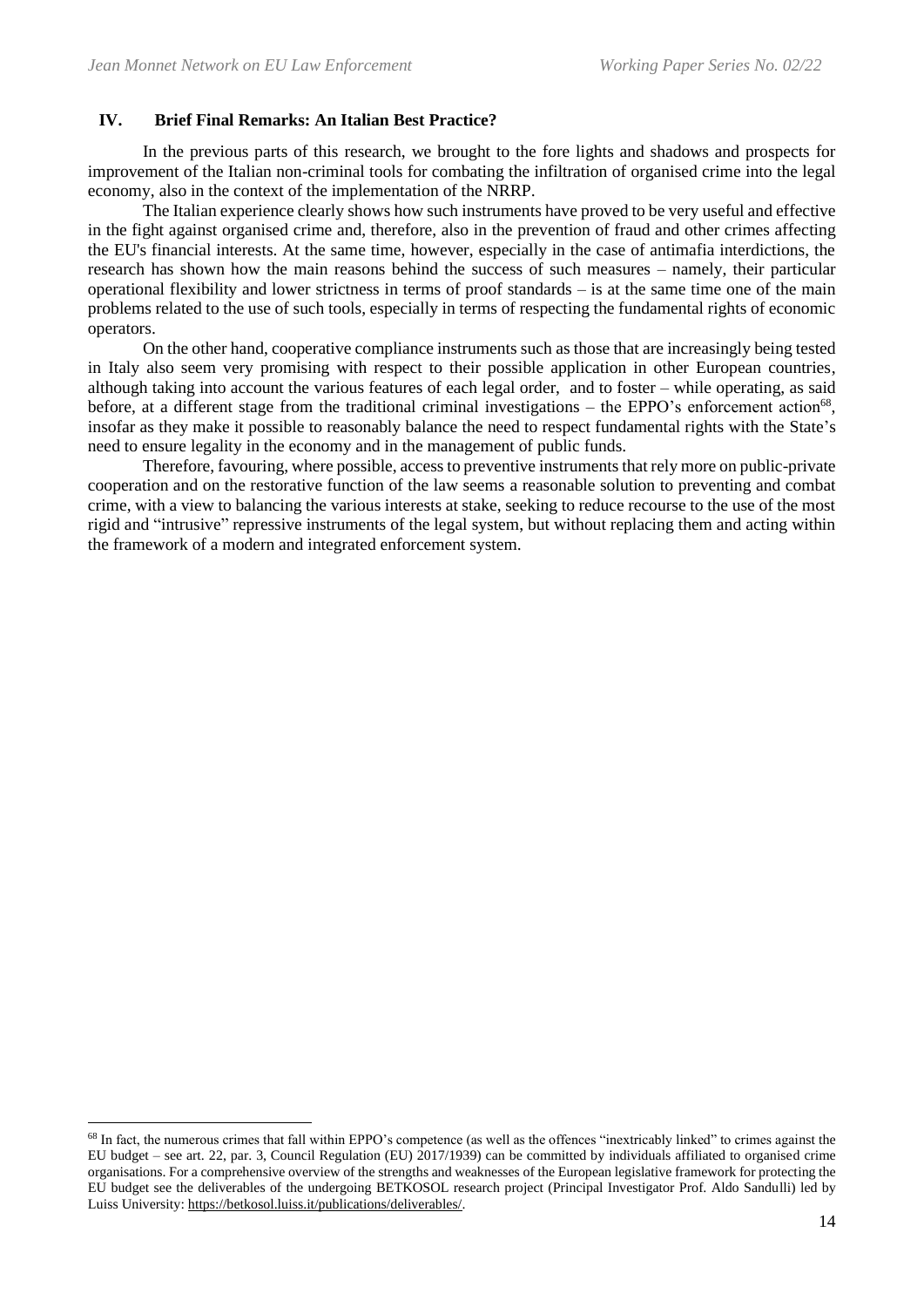# **References**

Albanese D, 'Le modifiche del d.l. 152/2021 al "codice antimafia": maggiori garanzie nel procedimento di rilascio dell'interdittiva antimafia e nuove misure di "prevenzione collaborativa"' (2022) <www.sistemapenale.it > accessed 12 January 2022

Albanese D, 'Le Sezioni unite ridisegnano il volto del controllo giudiziario "volontario" (art. 34-bis, co. 6, d.lgs. 159/2011) e ne disciplinano i mezzi di impugnazione' (2019) <www.sistemapenale.it > accessed 26 September 2019

Alesci T, 'I presupposti ed i limiti del nuovo controllo giudiziario nel codice antimafia' (2018) 6 Giurisprudenza Italiana 1521

Amarelli G, 'L'onda lunga della sentenza De Tommaso: ore contate per l'interdittiva antimafia "generica" ex art. 84, co. 4, lett. d) ed e) d. lgs. n. 159/2011? ' (2017) 4 Diritto penale contemporaneo 11

Amarelli G, 'Le interdittive antimafia "generiche" tra interpretazione tassativizzante e dubbi di incostituzionalità', in Giuseppe Amarelli and Saverio Sticchi Damiani (eds.), 'Le interdittive antimafia e le altre misure di contrasto all'infiltrazione mafiosa negli appalti pubblici' (Giappichelli 2019)

Aprile E, 'Gli effetti dell'intervento penale sull'economia delle imprese. Nuovi equilibri tra repressione dei reati e continuità delle attività produttive?' (2015) <www.archiviodpc.dirittopenaleuomo.org> accessed 30 November 2015

Arbotti M, 'Il controllo giudiziario volontario, tra valorizzazione ermeneutica del concreto pericolo di infiltrazioni mafiose e rischio di effetti paradossali' (2021) 9 Cassazione Penale 2286

Balato F, 'La nuova fisionomia delle misure di prevenzione patrimoniali: il controllo giudiziario delle aziende e delle attività economiche di cui all'art. 34-*bis* del Codice Antimafia' (2019) 3 Diritto Penale Contemporaneo 65

Balsamo A, 'Twenty years later: the new perspectives of the Palermo Convention' (2020) 3 Rivista di Studi e Ricerche sulla Criminalità Organizzata 5

Bartoli R, 'La confisca di prevenzione è una sanzione preventiva, applicabile retroattivamente' (2015) 6 Diritto Penale e Processo 707

Bartolini F, 'Un chiarimento sul rapporto tra interdittive antimafia e controllo giudiziario volontario' (2020) 11 Diritto Penale e Processo 1465

Basile F, 'Manuale delle misure di prevenzione. Profili sostanziali' (Giappichelli 2021) Battini S, 'Il nuovo sistema dei controlli pubblici' (2004) 11 Giornale di Diritto Amministrativo 1253

Bene T, 'Dallo spossessamento gestorio agli obiettivi di stabilità macroeconomica' (2018) Archivio Penale 2

Birritteri E, 'I nuovi strumenti di bonifica aziendale nel Codice Antimafia: amministrazione e controllo giudiziario delle aziende' (2019) 3-4 Rivista trimestrale di diritto penale dell'economia 837

Bobbio N, 'voce Sanzione' (1969) 16 Novissimo Digesto Italiano 531

Bontempelli M, 'L'accertamento penale alla prova della nuova prevenzione antimafia' (2018) <www.archiviodpc.dirittopenaleuomo.org> accessed 11 July 2018

Bordin L, 'Contraddittorio endoprocedimentale e interdittive antimafia: la questione rimessa alla Corte di Giustizia. E se il problema fosse altrove?' (2020) 22 Federalismi 34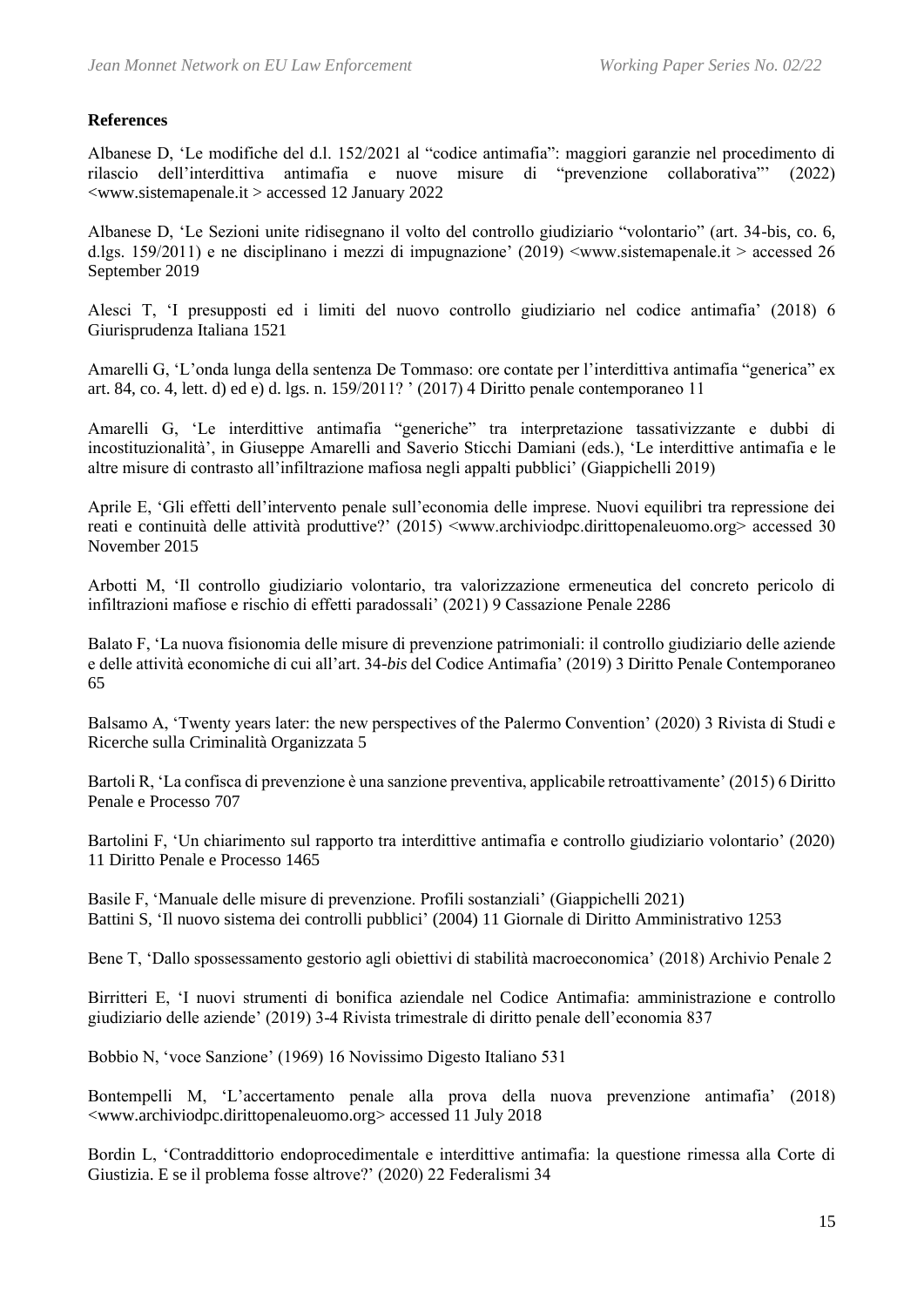Bordin L, 'Contraddittorio endoprocedimentale e interdittive antimafia: la questione rimessa alla Corte di Giustizia. E se il problema fosse altrove? ' (2020) 22 Federalismi 55

Brancia D, 'Del controllo giudiziario delle aziende. Un'occasione di bonifica dal tentativo occasionale di condizionamento mafioso' (2018) 9 Il Nuovo Diritto delle Società 1383

Buzio C, 'L'amministrazione giudiziaria dei beni connessi ad attività economiche e il nuovo controllo giudiziario delle aziende', in Angelo Giarda, Fausto Giunta and Gianluca Varraso (eds.), 'Dai decreti attuativi della legge "Orlando" alle novelle di fine legislatura' (Wolters Kluwer 2018)

Cantone R and Coccagna B, 'Commissariamenti prefettizi e controllo giudiziario delle imprese interdette per mafia: problemi di coordinamento e prospettive evolutive' (2018) 10 Diritto Penale Contemporaneo 162

Capotorto D, 'Uso e abuso dei protocolli di legalità nella prassi amministrativa e nella regolazione' (2021) 12 GiustAmm 1

Cardamone D, 'Criminal Prevention in Italy. From the ""Pica Act" to the Anti-Mafia Code' (2020) <www.europeanrights.eu > accessed 10 June 2020

Cariola A, 'Che contenuto ha la libertà personale? Interdittive antimafia, sindacato sull'esercizio del potere amministrativo e problemi di giurisdizione' (2021) 1 Diritti Fondamentali 277

Cassese S (ed.), 'I controlli nella Pubblica Amministrazione' (il Mulino 1993)

Centonze A, 'Sistema di prevenzione antimafia: le novità introdotte dal d.l. n. 152/2021' (2022) Il Penalista 3

Cerulli Irelli V and Luciani F, 'La cultura della legalità e il sistema dei controlli', in Eugenio Francesco Schilitzer (ed.), 'Il sistema dei controlli interni nelle pubbliche amministrazioni' (Giuffrè 2002)

Chiaraviglio GM, 'La misura di prevenzione dell'amministrazione giudiziaria dei beni connessi ad attività economiche; due recenti pronunce del Tribunale di Milano' (2017) 1 Rivista Dottorti Commercialisti 137

Chionna VV, 'I rapporti di impresa nella "novella" 2017 al codice antimafia e l'amministratore giudiziario dei beni "aziendali"' (2008) 2-3 Rivista delle Società 615

Colacurci M, 'From a Voluntary to "Coerced Dimension: The Remedial Function of Compliance from a Criminal Law Perspective', in Stefano Manacorda and Francesco Centonze (eds.), 'Corporate Compliance on a Global Scale' (Springer 2022)

Consulich F, 'Le misure di prevenzione personali tra Costituzione e Convenzione', in Enrico Mezzetti and Luca Luparia Donati (eds.), 'La legislazione antimafia' (Zanichelli 2020)

D'Alterio E, 'I controlli sull'uso delle risorse pubbliche' (Giuffrè 2015)

D'Auria G, 'I controlli', in Sabino Cassese (ed.), 'Trattato di diritto amministrativo' (Giuffrè 2000)

De Benedetto M, 'Controlli della Pubblica Amministrazione sui privati: disfunzioni e rimedi' (2019) 3 Rivista Trimestrale di Diritto Pubblico 855

De Benedetto M, 'Corruption and controls' (2015) 4 European Journal of Law Reform 479

De Flammineis S, 'La mappatura del rischio da reato nel commissariamento e nell'amministrazione giudiziaria tra attualità e prospettive' (2015) <www.archiviodpc.dirittopenaleuomo.org> accessed 23 June 2015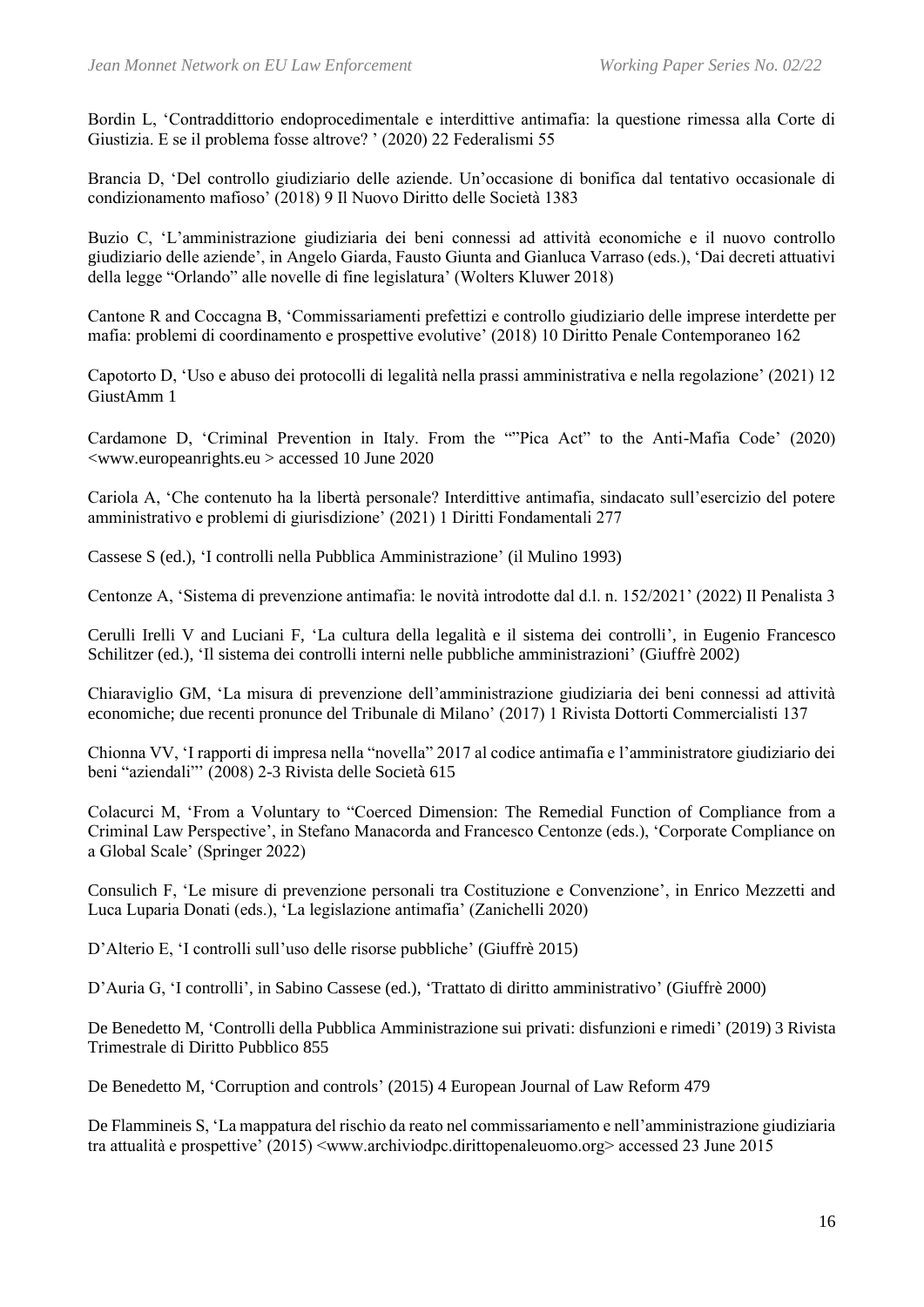De Simoni M, 'The financial profile of firms infiltrated by organised crime in Italy' (2022) 17 Quaderni dell'antiriciclaggio 5

Di Florio M, 'Brevi considerazioni sui rapporti nel "diritto vivente" tra interdittiva prefettizia e controllo giudiziario volontario dell'impresa in odor di mafia' (2021) 3 La Legislazione Penale 16

Di Maria R and Amore A, 'Effetti "inibitori" della interdittiva antimafia e bilanciamento fra principi costituzionali: alcune questioni di legittimità dedotte in una recente ordinanza di rimessione alla Consulta' (2021) 12 Federalismi 101

Figorilli F and Giulietti W, 'Contributo allo studio della documentazione antimafia: aspetti sostanziali, procedurali e di tutela giurisdizionale' (2021) 14 Federalismi 59

Finocchiaro S, 'La confisca "civile" dei proventi da reato' (CJN E-books 2019)

Finocchiaro S, 'La riforma del codice antimafia (e non solo): uno sguardo d'insieme alle modifiche appena introdotte' (2017) 10 Diritto Penale Contemporaneo 256

Fiori A*,* 'Rilevanza dei protocolli di legalità nelle procedure di gara ed esclusione del concorrente', (2022) 5 Il Diritto Amministrativo - Rivista giuridica 1

Fondaroli D, 'La prevenzione patrimoniale: dall'applicazione in ambito penale-tributario all'amministrazione giudiziaria dei beni' (2017) 2 Rivista Italiana di Diritto e Procedura Penale 610

Fondaroli D, 'Le ipotesi speciali di confisca nel sistema penale. Ablazione patrimoniale, criminalità economica, responsabilità delle persone fisiche e giuridiche' (Bononia University Press 2007)

Francolini G, 'Questioni processuali in tema di applicazione del controllo giudiziario delle aziende ex art. 34 bis, comma 6, d.lgs. 159/2001' (2019) <www.archiviodpc.dirittopenaleuomo.org> accessed 25 September 2019

Frontoni M, 'Contratto e Antimafia, Il percorso dai «Patti di legalità» al rating legalità' (Giappichelli 2016)

Garofoli R and Ferrari G, 'Sicurezza pubblica e funzioni amministrative di contrasto alla criminalità: le interdittive antimafia' (2019) <www.giustizia-amministrativa.it > accessed 10 May 2022

Gastaldo V, 'Interdittive antimafia tra esigenze pubbliche di prevenzione e libertà (non solo economica). Alla ricerca di un difficile bilanciamento' (2020) 2 Riv. Giur. Mezz. 548

Giannini MS, 'Controllo: nozioni e problemi' (1974) Riv. trim. dir. pubbl. 1263

Giardino E, 'Le interdittive antimafia tra finalità perseguite e garanzie affievolite' (2020) 4 Archivio Giuridico 1104

Griffo M, 'Fisionomia e criticità del controllo giudiziario di aziende colpite dal pericolo di infiltrazione mafiosa' (2020) 3 Processo Penale e Giustizia 783

Guerini T and Sgubbi F, 'L'art. 32 del decreto legge 24 giugno 2014, n. 90. Un primo commento' (2014) <www.archiviodpc.dirittopenaleuomo.org > accessed 24 September 2014

Guerini T, 'L'ente collettivo nell'arcipelago delle misure di contrasto alle infiltrazioni della criminalità organizzata nel sistema economico' (2019) <www.criminaljusticenetwork.eu > accessed 7 October 2019

Gullo A, 'I modelli organizzativi', in Giorgio Lattanzi and Paola Severino (eds.), 'Responsabilità da reato degli enti. Volume I. Diritto sostanziale' (Giappichelli 2020)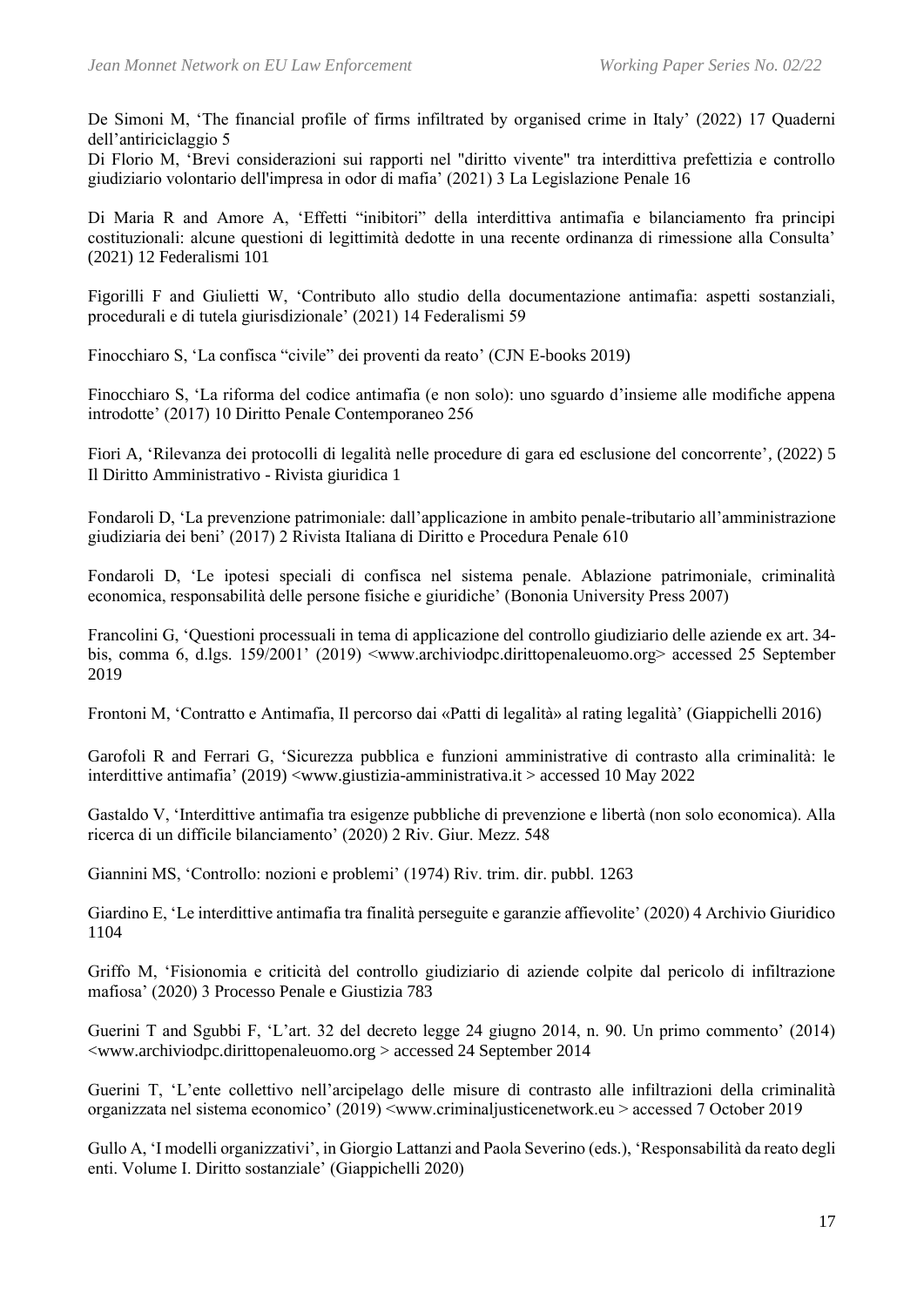La Spina A, 'The Fight Against the Italian Mafia', in Letizia Paoli (ed.), 'The Oxford Handbook of Organized Crime' (Oxford University Press 2014)

Longo A, 'La «massima anticipazione di tutela». Interdittive antimafia e sofferenze costituzionali' (2017) 19 Federalismi 27

Lorusso S, 'Il controllo giudiziario dell'azienda. Profili sistematici' (2020) 1 Archivio della Nuova Procedura Penale 5

Maglione PS, 'Prevenzione patrimoniale al crocevia tra giudice penale e prefettura: lo strano caso del controllo giudiziario volontario' (2021) 15 Federalismi 94

Maiello NM, 'Traffico di influenze illecite e misure di commissariamento dell'impresa: le ra-gioni di una relazione problematica' (2018) 12 Cassazione Penale 4424

Maiello V, 'Le singole misure di prevenzione personali e patrimoniali', in Vincenzo Maiello (ed.), 'La legislazione penale in materia di criminalità organizzata, misure di prevenzione ed armi' (Giappichelli 2015)

Mangione A, 'La contiguità alla mafia fra "prevenzione" e "repressione": tecniche normative e scelte dogmatiche' (1996) 2-3 Rivista Italiana di Diritto e Procedura Penale 714

Mangione A, 'Politica del diritto e "retorica dell'antimafia": riflessioni sui recenti progetti di riforma delle misure di prevenzione patrimoniali' (2003) 4 Rivista Italiana di Diritto e Procedura Penale 1209

Maugeri AM, 'La riforma delle misure di prevenzione patrimoniali ad opera della l. 161/2017 tra istanze efficientiste e tentativi incompiuti di giurisdizionalizzazione del procedimento di prevenzione' (2018) 1s Archivio Penale 368

Maugeri AM, 'Le moderne sanzioni patrimoniali tra funzionalità e garantismo' (Giuffrè 2001)

Mazzacuva F, 'La natura giuridica delle misure interdittive antimafia', in Giuseppe Amarelli and Saverio Sticchi Damiani (eds), 'Le interdittive antimafia e le altre misure di contrasto allʹinfiltrazione mafiosa negli appalti pubblici' (Giappichelli 2019)

Mazzacuva F, 'Le pene nascoste' (Giappichelli 2017)

Mazzamuto M, 'Il salvataggio delle imprese tra controllo giudiziario volontario, interdittive prefettizie e giustizia amministrativa' (2020) 3 Sistema penale 5

Mazzamuto M, 'Misure giurisdizionali di salvataggio delle imprese versus misure amministrative di completamento dell'appalto: brevi note sulle modifiche in itinere al codice antimafia' (2016) <www.archiviodpc.dirittopenaleuomo.org> accessed 20 April 2016

Menditto F, 'Le misure di prevenzione patrimoniali: profili generali' (2015) 6 Giurisprudenza Italiana 1532

Menna M, 'La prevenzione tra stabilizzazione del giudizio, esigenza di legittimazione e flessibilità sostanziale' (2019) 2 Diritto Penale e Processo 253

Merlo A, 'Il controllo giudiziario "volontario": fra irrazionalità della disposizione e irrazionalità interpretative' (2020) 2 Il Foro Italiano 135

Mezzetti E and Luparia Donati L (eds.), 'La legislazione antimafia' (Zanichelli 2020)

Mezzetti E, 'Codice antimafia e codice della crisi dell'insolvenza: la regolazione del traffico delle precedenze in cui la spunta sempre la confisca' (2019) 1 Archivio Penale 11

Mezzetti E, 'L'enticidio: una categoria penalistica da ricostruire ed una conseguenza per l'azienda da evitare' (2018) <www.archiviodpc.dirittopenaleuomo.org> accessed 23 January 2018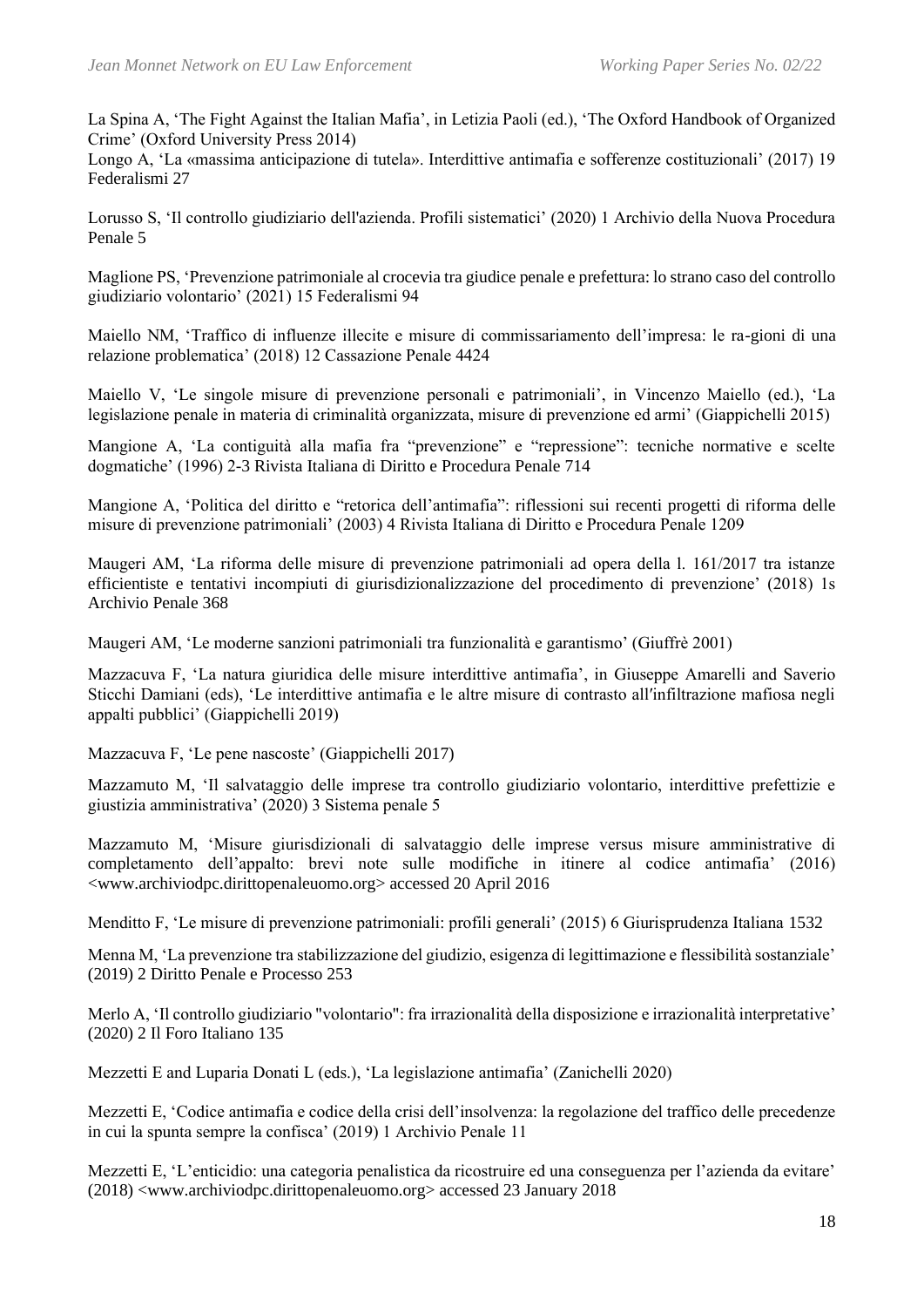Miccichè C, 'L'azione di contrasto preventivo alla criminalità mafiosa e le informazioni antimafia interdittive: tra legalità ed efficacia' (2019) 1 Jus 34

Minelli D, '"White list" e interdittive antimafia' (2019) 5 Urbanistica e appalti 680

Mongillo V and Parisi N, 'L'intervento del giudice penale e dell'autorità amministrativa nella gestione societaria, tra impresa lecita, "socialmente pericolosa" e mafiosa: alla ricerca di un disegno' (2019) Rassegna Economica 21

Mongillo V, 'Criminalità organizzata e responsabilità dell'ente ex d.lgs. 231/2001', in Enrico Mezzetti and Luca Luparia Donati (eds.), 'La legislazione antimafia' (Zanichelli 2020)

Mongillo V, 'La confisca senza condanna nella travagliata dialettica tra Corte costituzionale e Corte europea dei diritti dell'uomo' (2015) 2 Giurisprudenza Costituzionale 421

Nanula G, 'La lotta alla mafia. Strumenti giuridici, strutture di coordinamento, legislazione vigente' (Giuffrè 2016)

Nitti G M F, 'Note sui protocolli di legalità, per la promozione di condotte etiche nei pubblici appalti' (2019) 2 Federalismi 1

Nocelli M, 'I più recenti orientamenti della giurisprudenza sulla legislazione antimafia', (2018)  $\langle$ www.giustizia-amministrativa.it > accessed 10 May 2022

Padovani T, 'Misure di sicurezza e misure di prevenzione' (Pisa University Press 2014)

Palazzolo A, 'Profili interdisciplinari, attualità e prospettive dell'amministrazione giudiziaria di beni e aziende. Sintesi conclusive: i valori e gli interessi protetti nell'amministrazione giudiziaria di aziende' (2021) 1 Il Nuovo Diritto delle Società 109

Paliero CE and Travi S, 'La sanzione amministrativa. Profili sistemici' (Giuffrè 1988)

Pansini C, 'I nuovi confini applicativi dell'amministrazione giudiziaria delle aziende' (2020) 3 Diritti, Lavori, Mercati 666

Piemontese F, 'Le sanzioni interdittive tra codice antimafia e modello della responsabilità amministrativa degli enti da reato' (2021) 14 Federalismi 127

Pignatone G, 'Mafia e corruzione: tra confische, commissariamenti e interdittive' (2015) 4 Diritto Penale Contemporaneo – Rivista Trimestrale 261

Roberti F and De Simone MV, 'Osservazioni a margine dei lavori del Senato sull'iter di approvazione dell'A.S. 2134 recante modifiche al Codice delle leggi Antimafia. La posizione della Procura Nazionale' (2016) <www.archiviodpc.dirittopenaleuomo.org> accessed 28 July 2016

Russo R, 'Le misure patrimoniali antimafia applicabili agli enti' (2012) 3 Archivio Penale 867

Sabia R, 'I reati di criminalità organizzata, con finalità di terrorismo e di eversione dell'ordinamento democratico', in Giorgio Lattanzi and Paola Severino (eds.), 'Responsabilità da reato degli enti. Volume I. Diritto sostanziale' (Giappichelli 2020)

Saitta F, 'Informative antimafia e protocolli di legalità, tra vecchio e nuovo', (2014) 2 Rivista Trimestrale Appalti 425ff.

Scafuri A, 'Interdittive antimafia e Protocolli di legalità. La legittimazione alla richiesta di documentazione antimafia deve ritornare al privato', (2020) 1 Il Diritto Amministrativo - Rivista giuridica 1